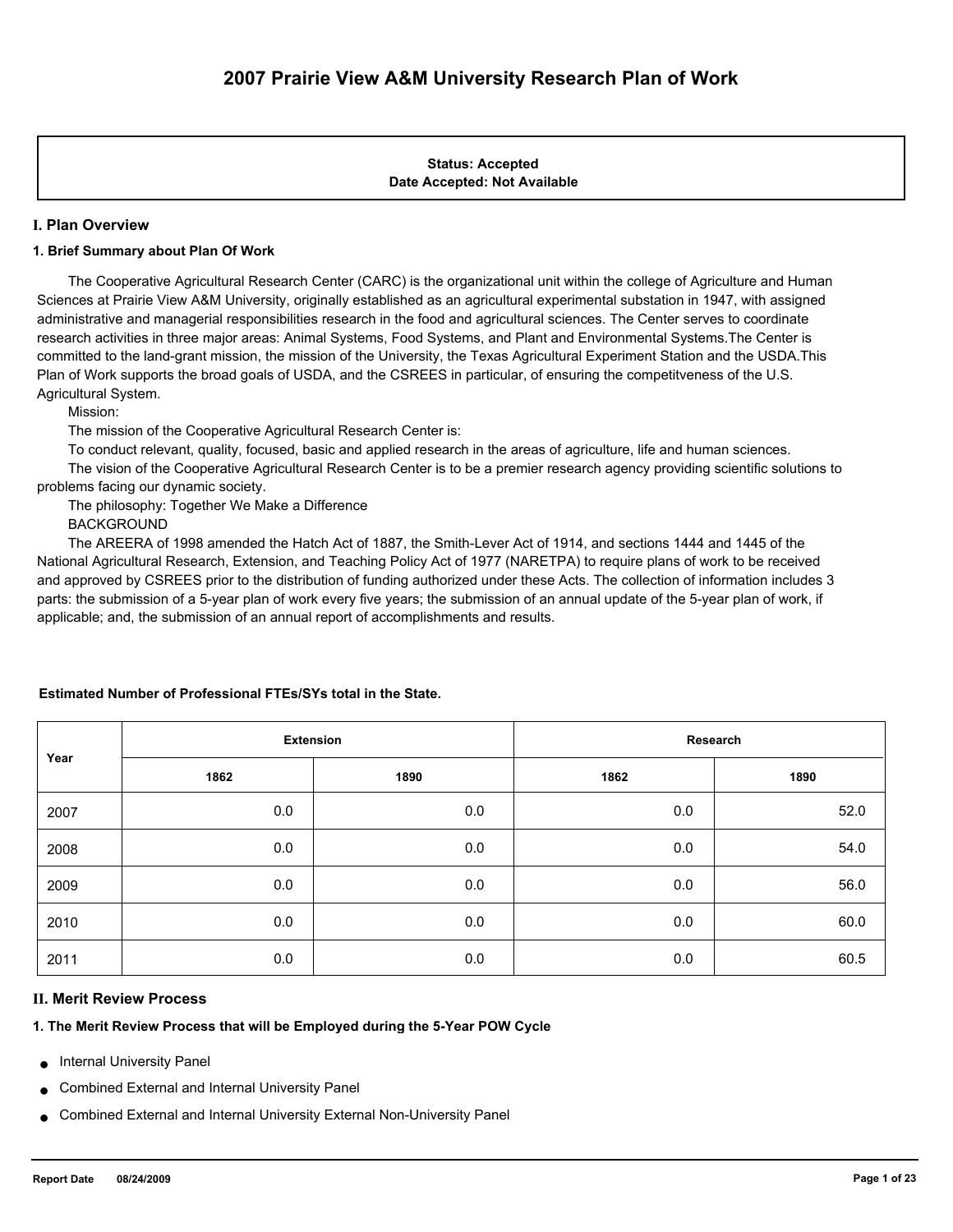#### **2. Brief Explanation**

#### 1) Merit Review

 All funded projects, either Evans-Allen, Experiment Station (Hatch), or otherwise, undergo a merit review process. Each scientist (or faculty) when submitting a proposal for funding support, must submit the name of at least two qualified individuals to provide technical review of the project. Additionally, the Research Director selects individuals to serve as members of an internal review panel in consultation with the University's Vice President for Research and Development. At minimum, three individuals review and evaluate each proposed project prior to approval for external submittal and /or internal fund allocation.

2) Scientific Peer Review

 All research proposals submitted for funding (including CRIS projects) must show evidence of one or more external reviews. Written comments should be included with final proposals for campus routing. Routing proposals through quality control check points (Research Director –> Dean of the College –> Vice President for Research) are designed to ensure that proposal meet RFP guidelines as well as meet scientific merit qualifications. All proposals are quality checked by our on campus Office of Sponsored Programs

#### **III. Evaluation of Multis & Joint Activities**

# **1. How will the planned programs address the critical issues of strategic importance, including those identified by the stakeholders?**

 The designated research programmatic areas focus research efforts on targeted research issues that have been identified through strategic planning, including the stakeholder input process.Project activities will engage a continues review/feedback process of evaluation with periodic updates.

# **2. How will the planned programs address the needs of under-served and under-represented populations of the State(s)?**

 The overall goal of the Center is to support the mission of the University which is to serve a diverse ethnic and socioeconomic population, with special emphasis on the underserved.While the University's service area extends throughout Texas, the nation and the world, its primary target area is the Texas Gulf Coast Region, with primary emphasis on the Houston Northwest Corridor.The area is heavily populated by individuals of diverse ethnic and socioeconomic backgrounds.

# **3. How will the planned programs describe the expected outcomes and impacts?**

 The three (3) focused programs - Animal Systems, Food Systems and Plant and Environmental Systems - will address issues that are expected to have measurable outcomes and impacts.Each program, with subsequent projects, will be hypothesis-driven which means that the results will be measurable.

# **4. How will the planned programs result in improved program effectiveness and/or efficiency?**

 Planned programs will result in improved effectiveness for several reasons:one - all projects will be developed by teams with individuals having diverse backgrounds and interests.Secondly, the process of continuous feedback/evaluation will ensure effectiveness, efficiency and relevancy of the project.

# **IV. Stakeholder Input**

# **1. Actions taken to seek stakeholder input that encourages their participation**

- Use of media to announce public meetings and listening sessions
- Targeted invitation to traditional stakeholder groups
- Targeted invitation to non-traditional stakeholder groups
- Targeted invitation to traditional stakeholder individuals
- Targeted invitation to non-traditional stakeholder individuals
- Targeted invitation to selected individuals from general public
- Survey of traditional stakeholder groups
- Survey of traditional stakeholder individuals
- Other ()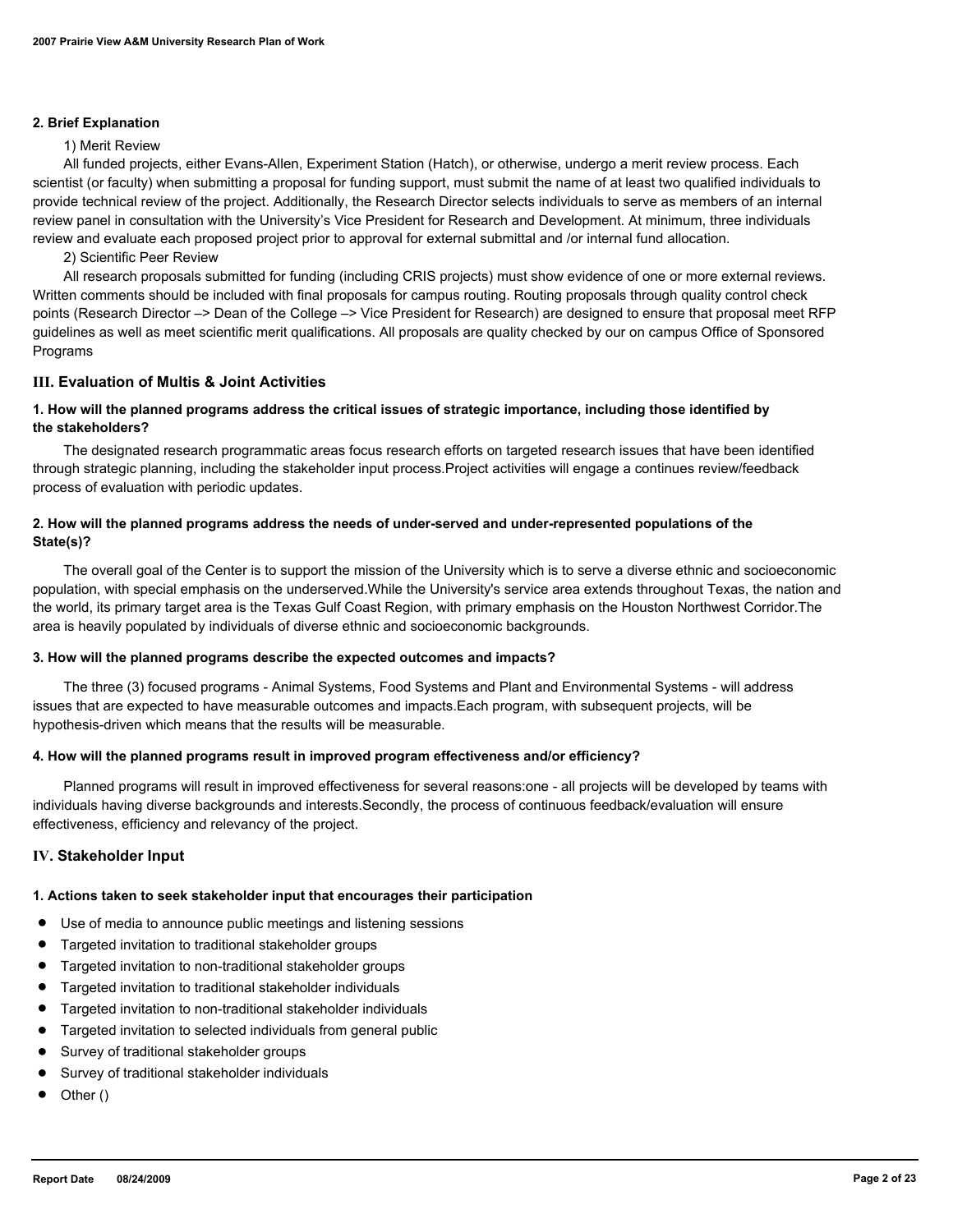#### **Brief explanation.**

 The Cooperative Agricultural Research Center uses several input processes to obtain stakeholder input for purposes of designing research.This will include; external advisory committees, joint field days, targeted workshops, seminars, short courses, and internal committees.

# **2(A). A brief statement of the process that will be used by the recipient institution to identify individuals and groups stakeholders and to collect input from them**

# **1. Method to identify individuals and groups**

- Use Advisory Committees
- Use Internal Focus Groups
- Open Listening Sessions
- Use Surveys
- Other (commodity organizations)

#### **Brief explanation.**

The above listed organizations provide invaluable input into the stakeholder process.

# **2(B). A brief statement of the process that will be used by the recipient institution to identify individuals and groups who are stakeholders and to collect input from them**

#### **1. Methods for collecting Stakeholder Input**

- Meeting with traditional Stakeholder groups
- Survey of traditional Stakeholder groups
- Meeting with the general public (open meeting advertised to all)

#### **Brief explanation**

{NO DATA ENTERED}

# **3. A statement of how the input will be considered**

● In the Budget Process

#### **Brief explanation.**

Information collected through the stakeholder process will be entered into a database and will be reviewed on a continuous basis by discussion groups and/or scientists in developing project activities.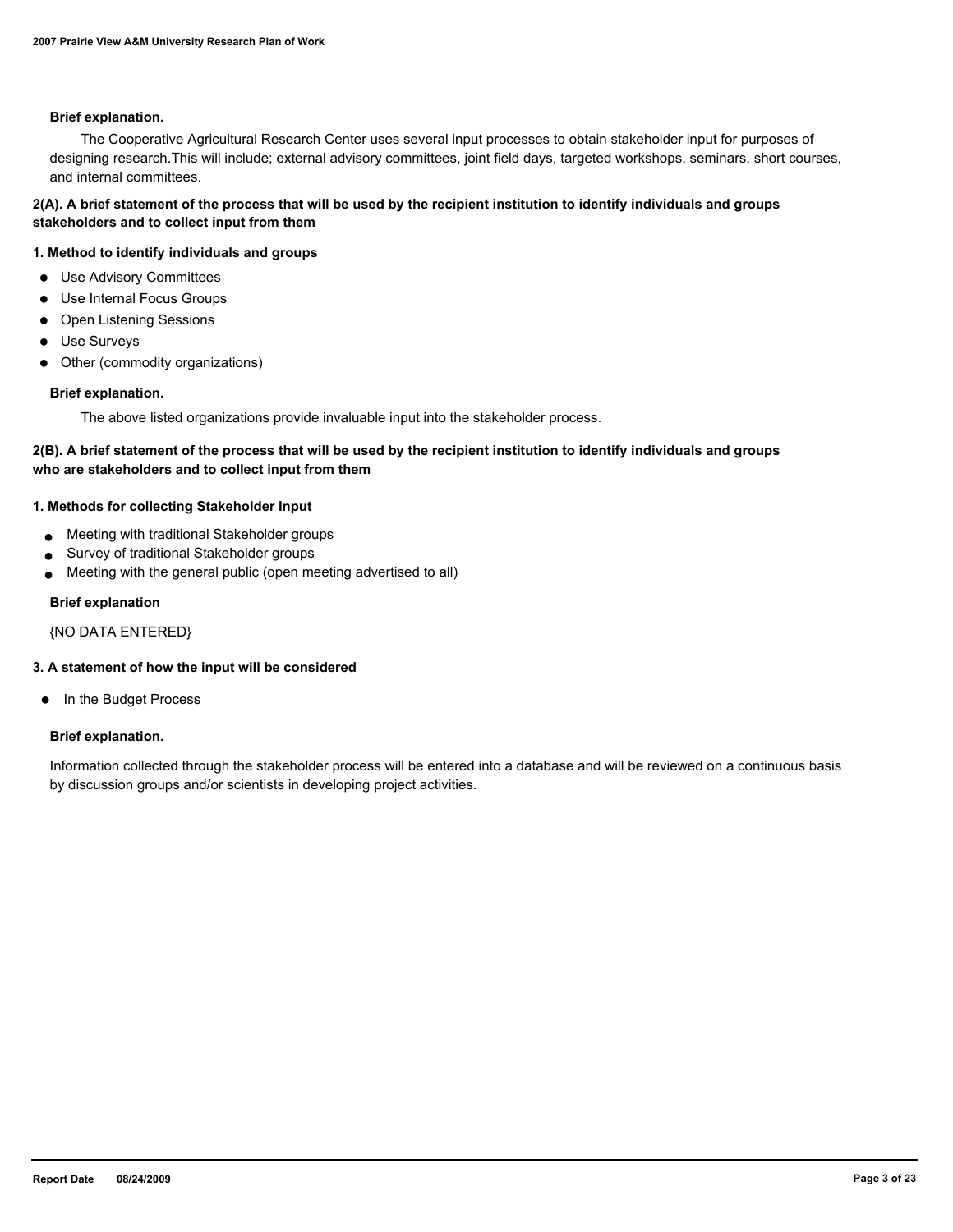# **V. Planned Program Table of Content**

| <b>S. NO.</b> | <b>PROGRAM NAME</b>               |
|---------------|-----------------------------------|
|               | Food Systems                      |
|               | 2 Animal Systems                  |
|               | 3 Plant and Environmental Systems |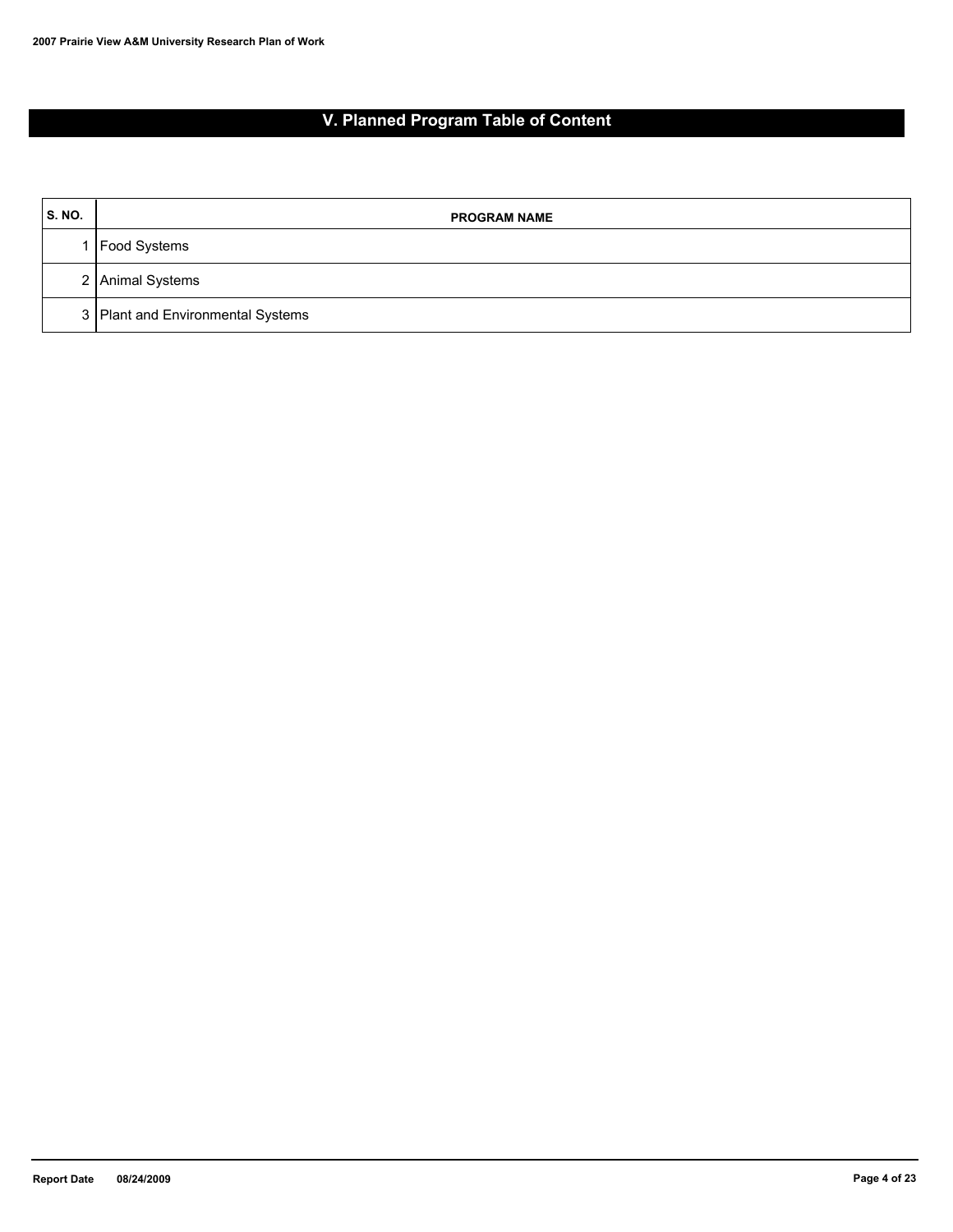# **V(A). Planned Program (Summary)**

# **Program #1**

# **1. Name of the Planned Program**

Food Systems

#### **2. Brief summary about Planned Program**

 The Food System Program (FSP) supports the land grant-mission and goals of USDA through addressing issues of regional and national importance of enhancing nutrition, food safety/quality and the related impacts on the quality of life. Critical issues facing the underserved population locally, nationally and globally are the incidences of nutritional related illnesses and diseases, such as diabetes and obesity, and the increase in foodborne illnesses.

The goals of the FSP are:

 1. To increase the body of knowledge in the understanding of nutrients and mechanisms implicated in illnesses and diseases.

2. To increase the body of knowledge in the area of quality and safety of meat, milk, and value-added products.

 To accomplish the goals research experiments that will be conducted to develop methods for enhancing the quality of food and food products, examine strategies for mitigating the transmission of natural food borne pathogens, examine methods for the reduction of natural and introduced toxicants in foods and feed, examine nutrient quality enhancement of food and food products, examine mechanisms involved in nutrient utilization and diseases, evaluate strategies for minimizing the transfer of microbial pathogens during food handling, evaluate strategies for translating nutrition knowledge into better food selection.

 The results of these experiments will be published in peer-review journals and disseminated through workshops, conferences, newsletters and bulletins, and annual reports.

**3. Program existence :** Mature (More then five years)

**4. Program duration :** Long-Term (More than five years)

- **5. Expending formula funds or state-matching funds :** Yes
- **6. Expending other than formula funds or state-matching funds :** Yes

#### **V(B). Program Knowledge Area(s)**

# **1. Program Knowledge Areas and Percentage**

| $\bullet$ 501 | 10% | New and Improved Food Processing Technologies                                                           |
|---------------|-----|---------------------------------------------------------------------------------------------------------|
| $\bullet$ 502 | 10% | New and Improved Food Products                                                                          |
| $\bullet$ 503 | 10% | Quality Maintenance in Storing and Marketing Food Products                                              |
| 701           | 10% | Nutrient Composition of Food                                                                            |
| 702           | 10% | Requirements and Function of Nutrients and Other Food Components                                        |
| $\bullet$ 703 | 20% | Nutrition Education and Behavior                                                                        |
| 711           | 20% | Ensure Food Products Free of Harmful Chemicals, Including Residues from Agricultural and Other Sources. |
| 712           | 10% | Protect Food from Contamination by Pathogenic Microorganisms, Parasites, and Naturally Occuring Toxins  |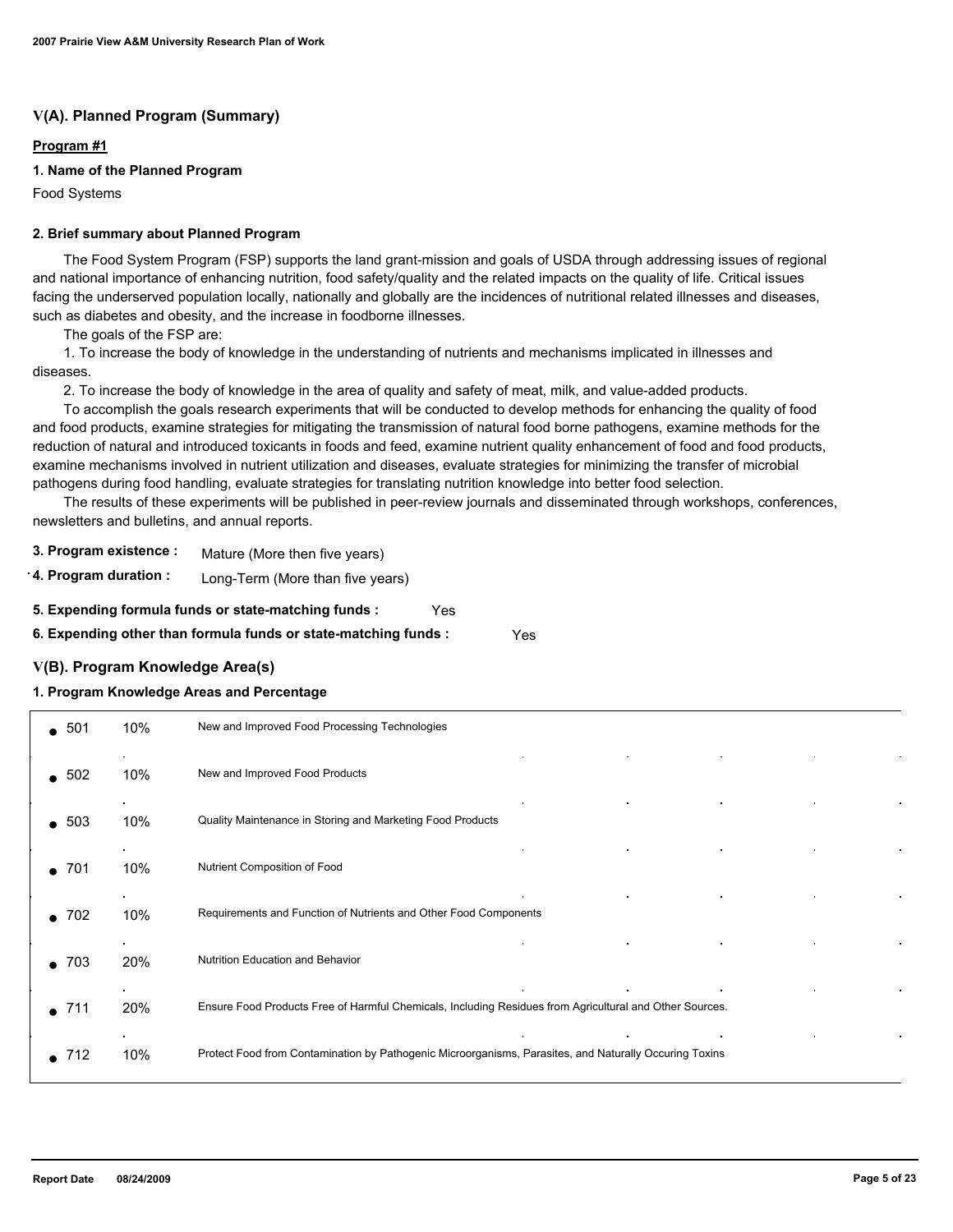# **V(C). Planned Program (Situation and Scope)**

#### **1. Situation and priorities**

 The Food System Program (FSP) supports the land grant-mission and goals of USDA through addressing issues of regional and national importance of enhancing nutrition, food safety/quality and the related impacts on the quality of life. Critical issues facing the underserved population locally, nationally and globally are the incidences of nutritional related illnesses and diseases, such as diabetes and obesity, and the increase in foodborne illnesses.

 These issues have been defined with input from discussion groups at the University including researchers, extension program specialist, staff, students and from reviews of current and related lierature, including strategic plans of USDA agencies (eg. ARS, CSREES) the National Institute of Health, the Centers for Disease Control (CDC) and the Texas Department of Health and Human Services. Our Cooperative Extension Program has regular future forum which helps in determining issues related to our clientele. The most recent data presented by CDC indicates that 76 million cases of food borne illnesses occur each year in the United States with exhibited mild symptoms. However, some 325,000 foodborne illness cases require hospitalization and another 5,000 foodborne illnesses result in deaths. The outbreaks of food borne illnesses varies in method of spreading but a significant number of incidents are widespread affecting individuals in various places with the onset of symptoms occurring over a several week time span. Based upon CDC report and unpublished data here at the University, in addition to technological advances in detection and control of pathogens, education of food handlers and the utilization of food safety practices may be the most effective manner to reduce the risk of increasing the pathogen population at and after purchase times and prior to, during and after preparation of foods. Futhermore, the prevalence rates (> 20%) of obesity is high in over half of the US. Although obesity affects the population at large, the populations serviced by our institution is disproportionately impacted. The economical viability, productivity and well being of the society, the 1890 institutions and other MSIs populations are at risk with the projected numbers of individuals that will be impacted by obesity and associated chronic disease in the future.

 Projects within the FSP will address the issues of nutritional related illnesses and the high incidence of food borne illnesses through research activities focusing on mechanisms and biomarkers of nutritionally and foodborne illnesses and disease, improving the organoleptic and nutritional quality and safety of food, as well as methods for the effective translation of research knowledge into useable data and training programs.

 Existing research data indicate that much of the nutritional related illnesses are due to inappropriate nutrient-energy intake as well as inadequate physical activity. Furthermore the translation of research knowledge into effective programs for reducing these problems is not fully understood. Increasing the nutritional value of foods (whole, enriched, fortified or enhanced) through value added efforts and improving the organoleptic characteristics of foods will have a major role in consumer acceptance and food choices to reduce the illnesses associated with poor diet and inadequate nutrient intake.

### **2. Scope of the Program**

- In-State Research
- Integrated Research and Extension

# **V(D). Planned Program (Assumptions and Goals)**

#### **1. Assumptions made for the Program**

 The FSP recognizes that nutrition and food are at the very heart of our existence and without it the quality of our overall life deteriorates.The quality of life and well-being of our society impacted by a variety of factors including inappropriate nutrient-energy intake and exposure to food borne pathogens.Both inappropriate nutrient-energy intake and exposure to food borne pathogens are issues that must be addressed to reduce the incidence of illnesses and diseases in the population.

 Research that will examine the food quality and the nutritional value of meat, milk and value-added products is significant in food manufacturing and processing technology. Additionally, research activities will investigate the relationship between and the mechanisms of food/food component and nutritionally related disease; and identify evaluation tools, methods and instrumentation for measuring the relationship between foods and/or food components nutritionally related diseases and illnesses. These activities will help to reduce the incidence of these types of illnesses and diseases.

 The acceptance of any food or food products is not only determined by its nutritional and organoleptic qualities but also by its safety.Food quality and safety are the most important factors for consumer's acceptance and consumption and are issues that are federally regulated.The movement of pesticides, herbicides and antibiotic residues throughout the food chain is of foremost importance.Research that will examine the presence of these hazards along the food chain of from the farm to the table will provide knowledge for the withdrawal process, processing methods and alternatives to traditional methods for the preservation and increase in production of meat and milk products.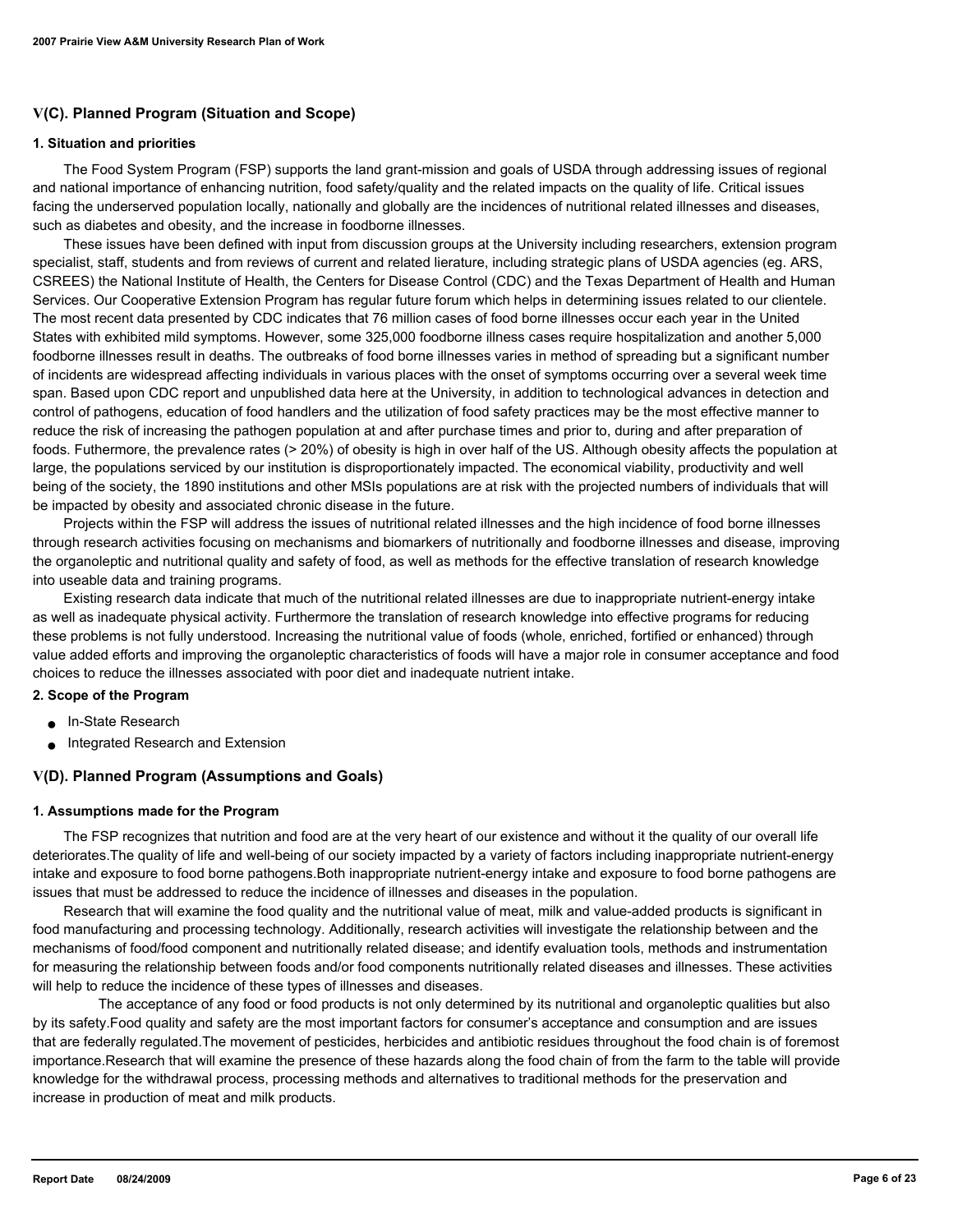# **2. Ultimate goal(s) of this Program**

The Food System Program goals are:

 1. To increase the body of knowledge in the understanding of nutrients and mechanisms implicated in illnesses and diseases.

2. To increase the body of knowledge in the area of quality and safety of meat, milk, and value-added products.

# **V(E). Planned Program (Inputs)**

#### **1. Estimated Number of professional FTE/SYs to be budgeted for this Program**

|      | <b>Extension</b> |      | Research |      |  |
|------|------------------|------|----------|------|--|
| Year | 1862             | 1890 | 1862     | 1890 |  |
| 2007 | 0.0              | 0.0  | 0.0      | 15.6 |  |
| 2008 | 0.0              | 0.0  | 0.0      | 16.2 |  |
| 2009 | 0.0              | 0.0  | 0.0      | 16.8 |  |
| 2010 | 0.0              | 0.0  | 0.0      | 18.0 |  |
| 2011 | 0.0              | 0.0  | 0.0      | 18.1 |  |

# **V(F). Planned Program (Activity)**

#### **1. Activity for the Program**

Conduct research experiments that will:

-develop methods for enhancing the quality of food and food products.

-examine strategies for mitigating the transmission of natural food borne pathogens.

 -examine methods for the reduction of natural and introduced toxicants (eg. antibiotics in milk and Salmonella) in foods and feed.

-examine nutrient quality enhancement of food and food products.

-examine mehancisms involved in nutrient utilization and diseases.

-evaluate strategies for minimizing the tranfer of microbial pathogens during food handling.

-evaluate strategies for translating nutrition knowledge into better food selection.

#### **2. Type(s) of methods to be used to reach direct and indirect contacts**

| <b>Extension</b>                                            |                                                                                |  |  |
|-------------------------------------------------------------|--------------------------------------------------------------------------------|--|--|
| <b>Direct Methods</b>                                       | <b>Indirect Methods</b>                                                        |  |  |
| Workshop<br>Group Discussion<br>$\bullet$<br>Demonstrations | <b>Newsletters</b><br>$\bullet$<br><b>Billboards</b><br>Web sites<br>$\bullet$ |  |  |

#### **3. Description of targeted audience**

 The primarily targeted audience are the underserved population living in the surrounding counties and the Northwest Houston Corridor.This population is dominated by Hispanics and African-Americans.Also, this area has been designated by the State of Texas as Prairie View A&M University's service area.

#### **V(G). Planned Program (Outputs)**

#### **1. Standard output measures**

**Target for the number of persons(contacts) to be reached through direct and indirect contact methods**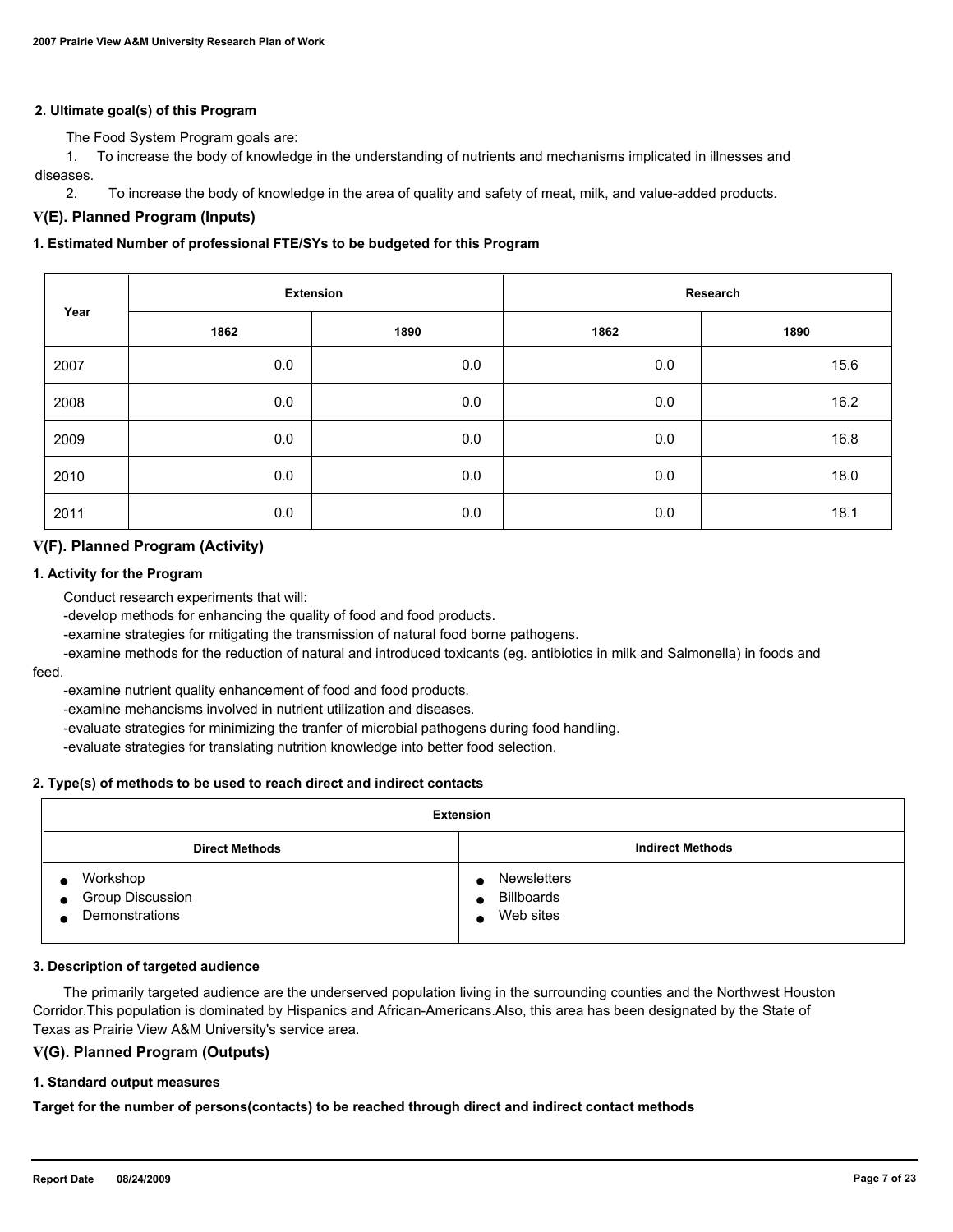|      | <b>Direct Contacts Adults</b> | <b>Indirect Contacts Adults</b> | <b>Direct Contacts Youth</b> | <b>Indirect Contacts Youth</b> |
|------|-------------------------------|---------------------------------|------------------------------|--------------------------------|
| Year | <b>Target</b>                 | <b>Target</b>                   | <b>Target</b>                | <b>Target</b>                  |
| 2007 | 250                           | 750                             | 200                          | 300                            |
| 2008 | 275                           | 825                             | 240                          | 330                            |
| 2009 | 305                           | 900                             | 300                          | 400                            |
| 2010 | 400                           | 1000                            | 400                          | 500                            |
| 2011 | 400                           | 1000                            | 400                          | 500                            |

# **2. (Standard Research Target) Number of Patent Applications Submitted**

# **Expected Patent Applications**

| 2007:0<br>2008:0<br>2009:<br>2010:1<br>$\sim$ $\sim$ $\sim$ | 2011:1 |
|-------------------------------------------------------------|--------|
|-------------------------------------------------------------|--------|

# **3. Expected Peer Review Publications**

| Year                | <b>Research Target</b> | <b>Extension Target</b> | Total             |
|---------------------|------------------------|-------------------------|-------------------|
| l (NO DATA ENTERED) | (NO DATA ENTERED)      | {NO DATA ENTERED}       | {NO DATA ENTERED} |

# **V(H). State Defined Outputs**

# **1. Output Target**

● -peer review publications. -external funding. -workshops. -presentations. -graduate and undergraduate matribulation.

| 2007:7 | 10: 2008 | 2009:12 | 2010:12 | 2011:15 |
|--------|----------|---------|---------|---------|
|        |          |         |         |         |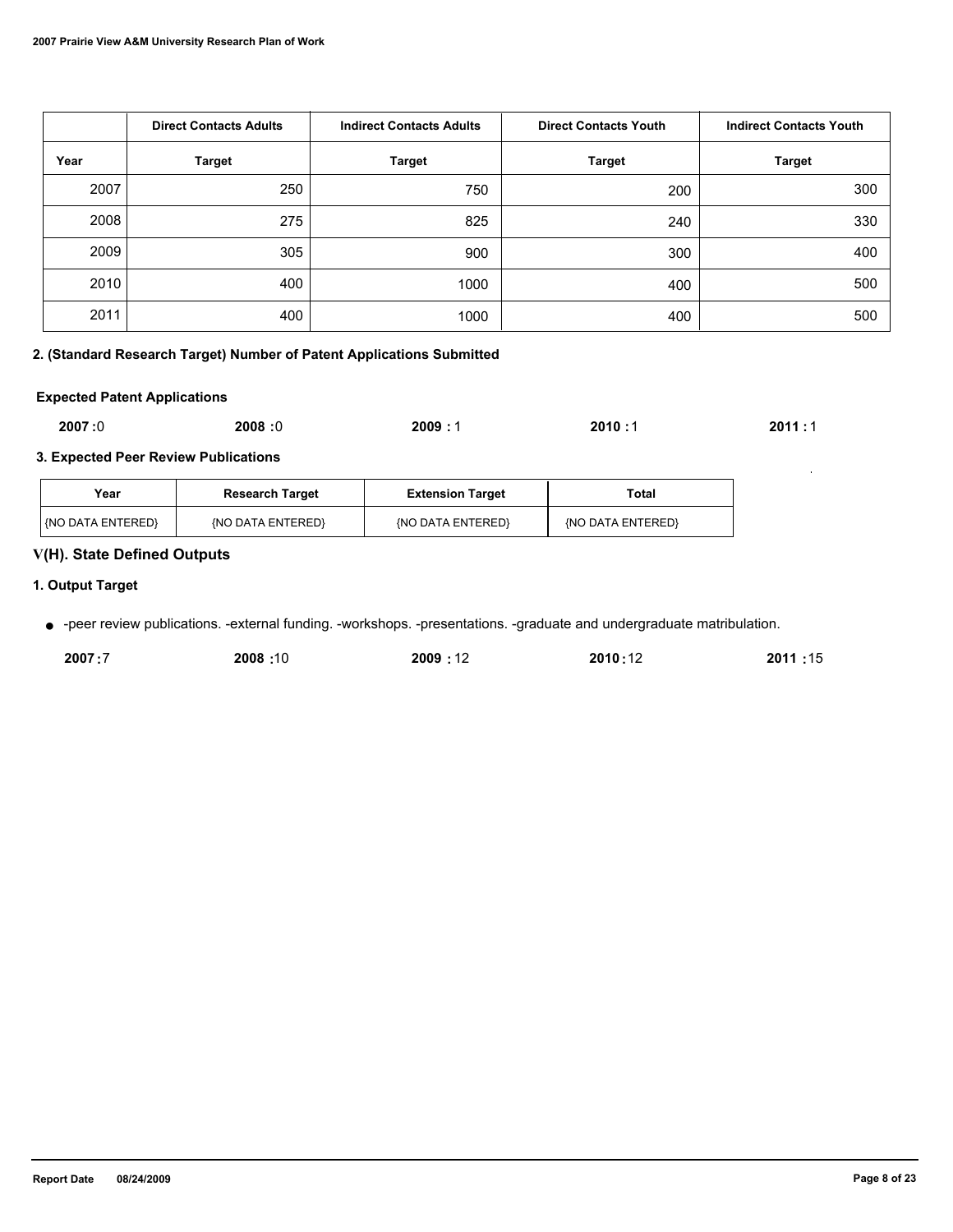# **V(I). State Defined Outcome**

| O. No | <b>Outcome Name</b>                                                                                              |
|-------|------------------------------------------------------------------------------------------------------------------|
|       | -Commercialization of methods/technology for improving the quality, safety and use of food and food products     |
|       | for the reduction of obesity, food borne illnesses and other nutritionally related diseases. -Nutrition/exercise |
|       | intervention programs leading to a reduction in obesity. - Increase in the dissemination and use of research     |
|       | based information into newsletters and incorporation into extension and other programs leading to a reduction    |
|       | in nutrition related and food borne diseases and illnesses.                                                      |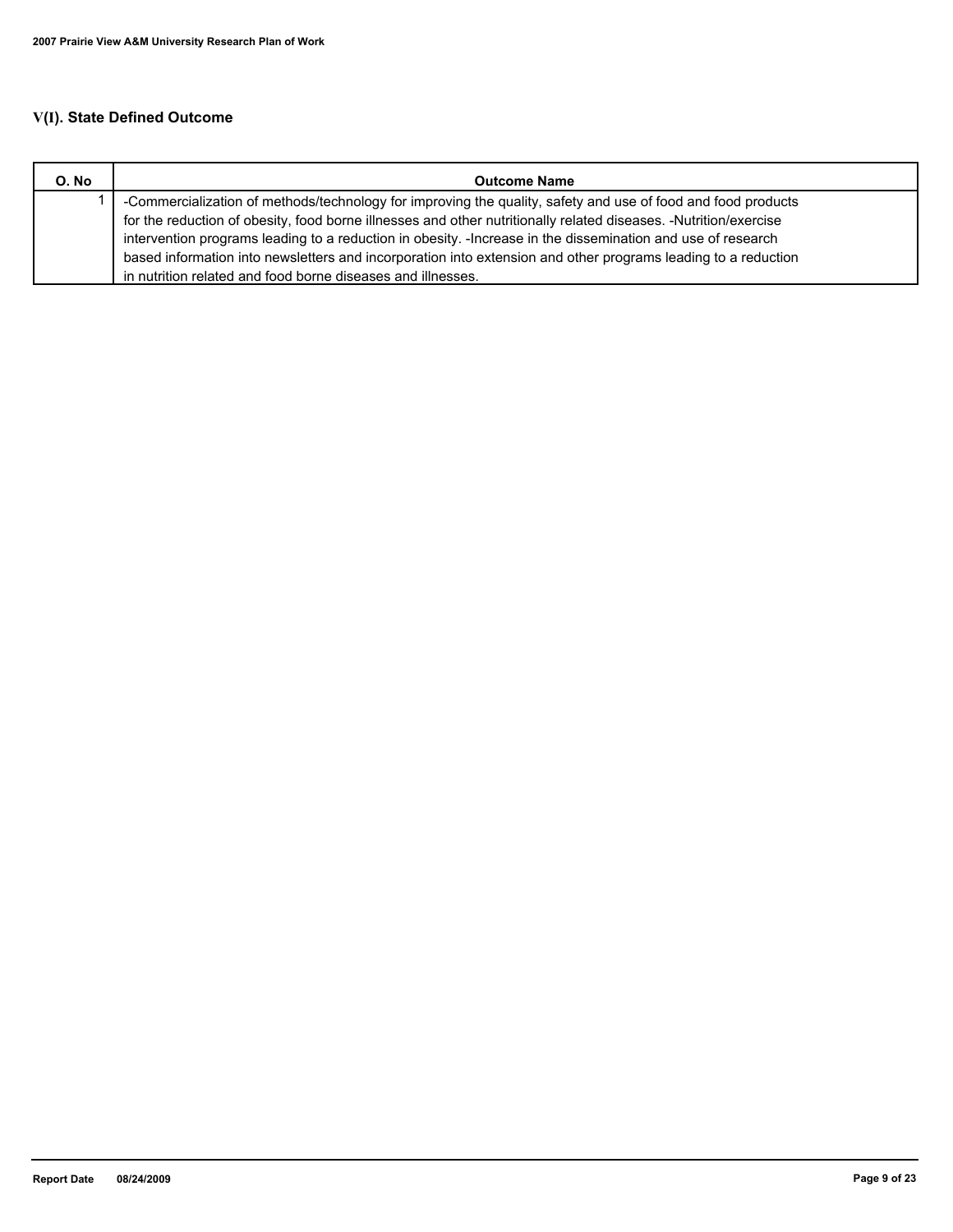### **Outcome #1**

#### **1. Outcome Target**

-Commercialization of methods/technology for improving the quality, safety and use of food and food products for the reduction of obesity, food borne illnesses and other nutritionally related diseases. -Nutrition/exercise intervention programs leading to a reduction in obesity. -Increase in the dissemination and use of research based information into newsletters and incorporation into extension and other programs leading to a reduction in nutrition related and food borne diseases and illnesses.

Change in Condition Outcome Measure **2. Outcome Type :**

| 2007:0<br>2008:0 | 2009:0 | 2010:0 | 2011:3 |
|------------------|--------|--------|--------|
|------------------|--------|--------|--------|

# **3. Associated Institute Type(s)**

•1890 Research

# **4. Associated Knowledge Area(s)**

● {NO DATA ENTERED}

# **V(J). Planned Program (External Factors)**

#### **1. External Factors which may affect Outcomes**

- Appropriations changes
- Populations changes (immigration, new cultural groupings, etc.)

#### **Description**

 External factors which may affect the outcomes of the defined programs include but may not be limited to competing programmatic challenges, population changes with respect to nutritional related illnesses, i.e. obesity, appropriations changes and the partnerships gained or loss.

 Partnerships and/or collaborations with the following agencies, organization and industries are crucial in accomplishments of the program's activities and goals

-Cooperative Extension Program at the University.

-Department of Agriculture, Nutrition and Human Ecology at the University.

-Other 1862 and 1890s Land Grant Institutions.

-Texas A&M University and with other Institutions within the System.

 -Linkages with Texas Medical Center (Houston, TX), Nanofluence Health Corporation (Northfield, IL), Hibiscus Plantation (Waller, TX), and Alltech Biotechnology Corporation (Lexington, KY).

 As new challenges arises and are of immediate urgency, as a part of the food system program commitment to enhancing the quality of life of the underserved populations, the food systems program will address these issues.The defined program will not change unless effective programs have been implemented to alter the need as addressed.

# **V(K). Planned Program (Evaluation Studies and Data Collection)**

#### **1. Evaluation Studies Planned**

- Retrospective (post program)
- Before-After (before and after program)
- During (during program)

#### **Description**

 The food system program activities will be evaluated during and after program initiation.The progress of each activity will be measured annually as a part of the CARC fiscal year annual accomplishment and plan of work.The scientist leading each activity will have to report specifically on the progress that has been made on that activity.The progress report of the activity must include finished task, undone task and address problems and solutions with associated activity and a recommendation for continual support of activity.

The overall program will be evaluated based upon the stated outputs and outcomes. The use and input of extension personnel, industrial and other partners will help to effectively evaluate and accomplish the activities and goals of the program.The evaluation process will review whether the facilities and other resources presently at the university are adequate to accomplish the goals.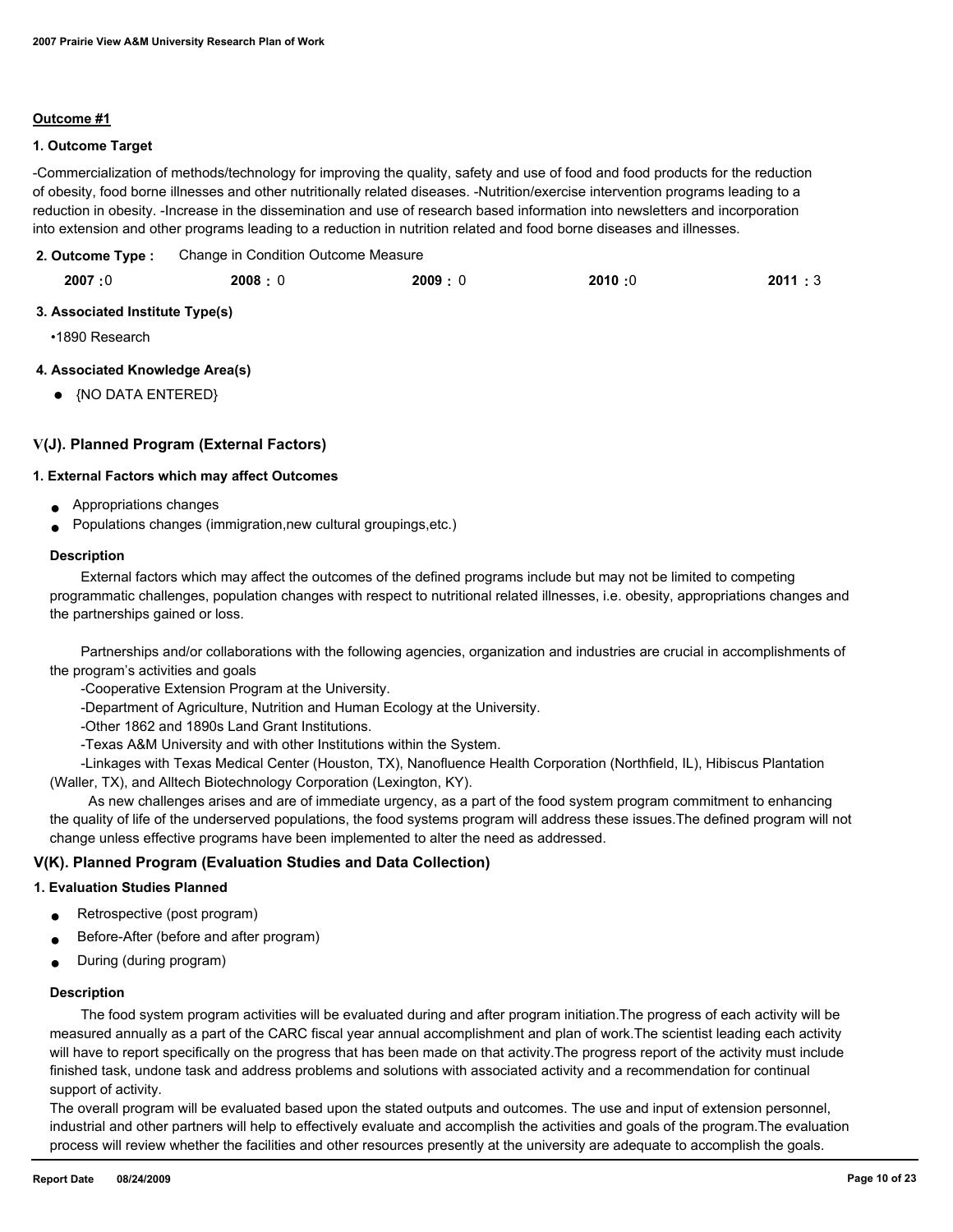# **2. Data Collection Methods**

- Sampling
- On-Site
- Structured
- Unstructured
- Observation
- Portfolio Reviews
- Tests
- Journals

#### **Description**

Publications, presentations, abstracts, annual reports, newsletters, workshops, field days, seminars, student thesis reports, bulletins.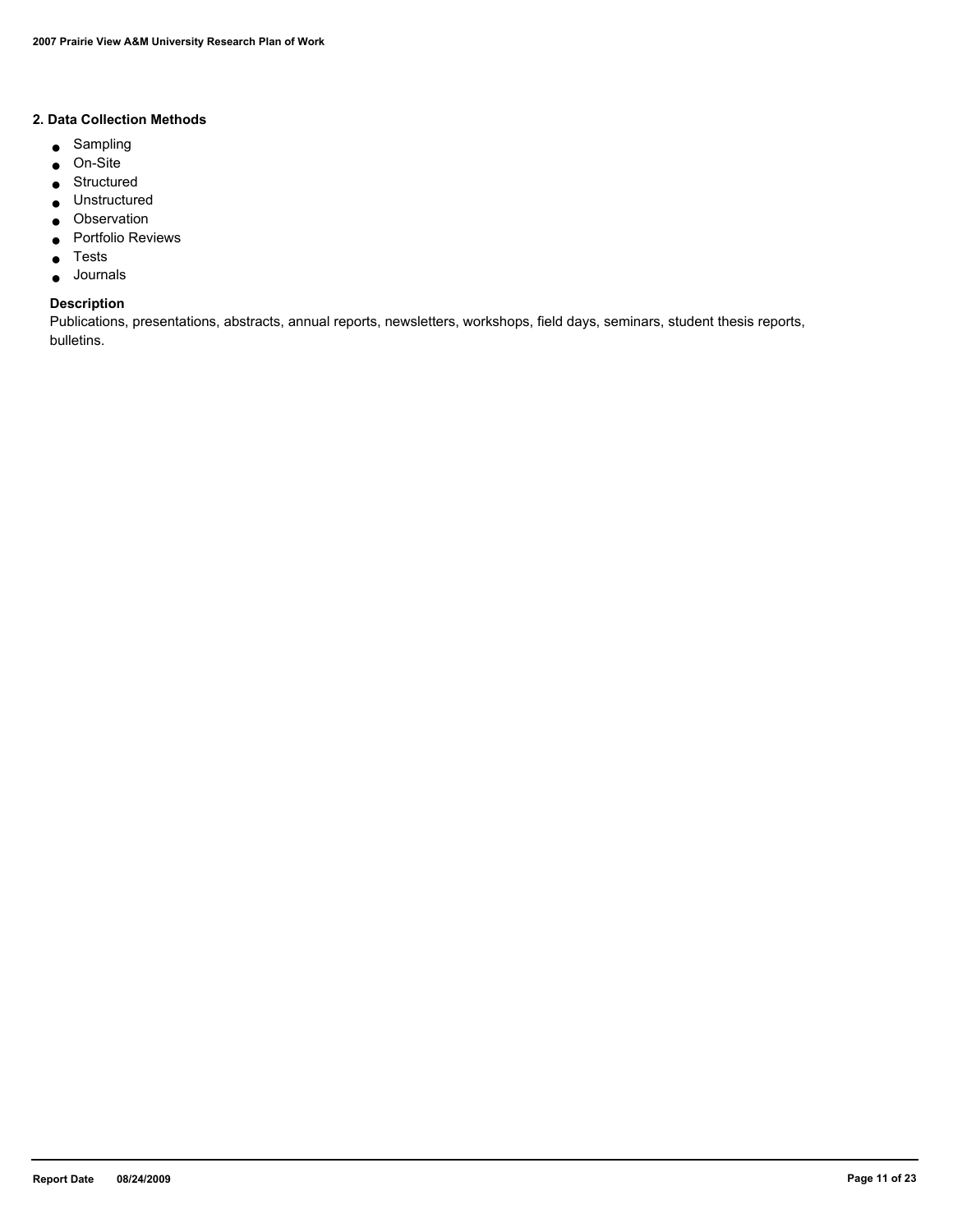# **V(A). Planned Program (Summary)**

# **Program #2**

# **1. Name of the Planned Program**

Animal Systems

#### **2. Brief summary about Planned Program**

Key research areas are designed to improve scientific understanding of physiological mechanisms affecting reproduction, growth and performance.These understandings are crucial for development of efficient production practices and promotion of a healthy and competitive livestock industry in Texas.Application of this science-based information will allow development of humane and cost-effective production practices that promote animal well-being and minimize stress.It is also necessary to produce animals that provide consumers with the quality meatand milk products they desire at an affordable cost.High production efficiency and lean growth are critical elements for expanding local and national markets and effectively competing in global markets.

- **3. Program existence :** Mature (More then five years)
- **4. Program duration :** Long-Term (More than five years)

**5. Expending formula funds or state-matching funds :** Yes

**6. Expending other than formula funds or state-matching funds :** Yes

# **V(B). Program Knowledge Area(s)**

#### **1. Program Knowledge Areas and Percentage**

| $\bullet$ 301 | 10%           | Reproductive Performance of Animals       |  |
|---------------|---------------|-------------------------------------------|--|
| $\bullet$ 302 | 10%           | Nutrient Utilization in Animals           |  |
| $\bullet$ 303 | 10%           | Genetic Improvement of Animals            |  |
| $\bullet$ 304 | $\sim$<br>20% | Animal Genome                             |  |
| $\bullet$ 305 | 10%           | Animal Physiological Processes            |  |
| $\bullet$ 307 | 20%           | Animal Production Management Systems      |  |
| $\bullet$ 308 | $\sim$<br>10% | Improved Animal Products (Before Harvest) |  |
| $\bullet$ 313 | 10%           | Internal Parasites in Animals             |  |

# **V(C). Planned Program (Situation and Scope)**

#### **1. Situation and priorities**

The science and landscape of agriculture has changed in recent years because of the need to implement management practices that accommodate the continued food needs concomitant with diminishing agricultural lands.In addition, there are increased demands being placed on the traditional feed sources (i.e. corn, soybeans, wheat, etc.) used to grow and finish stock used in our consumer meat channels.More and more of our base feeds are being channeled into fuels and plastics production, which greatly impacts livestock production.Greater attention will have to be paid to alternative production schemes, in particular, more forage-based intensive systems.

#### **2. Scope of the Program**

● In-State Research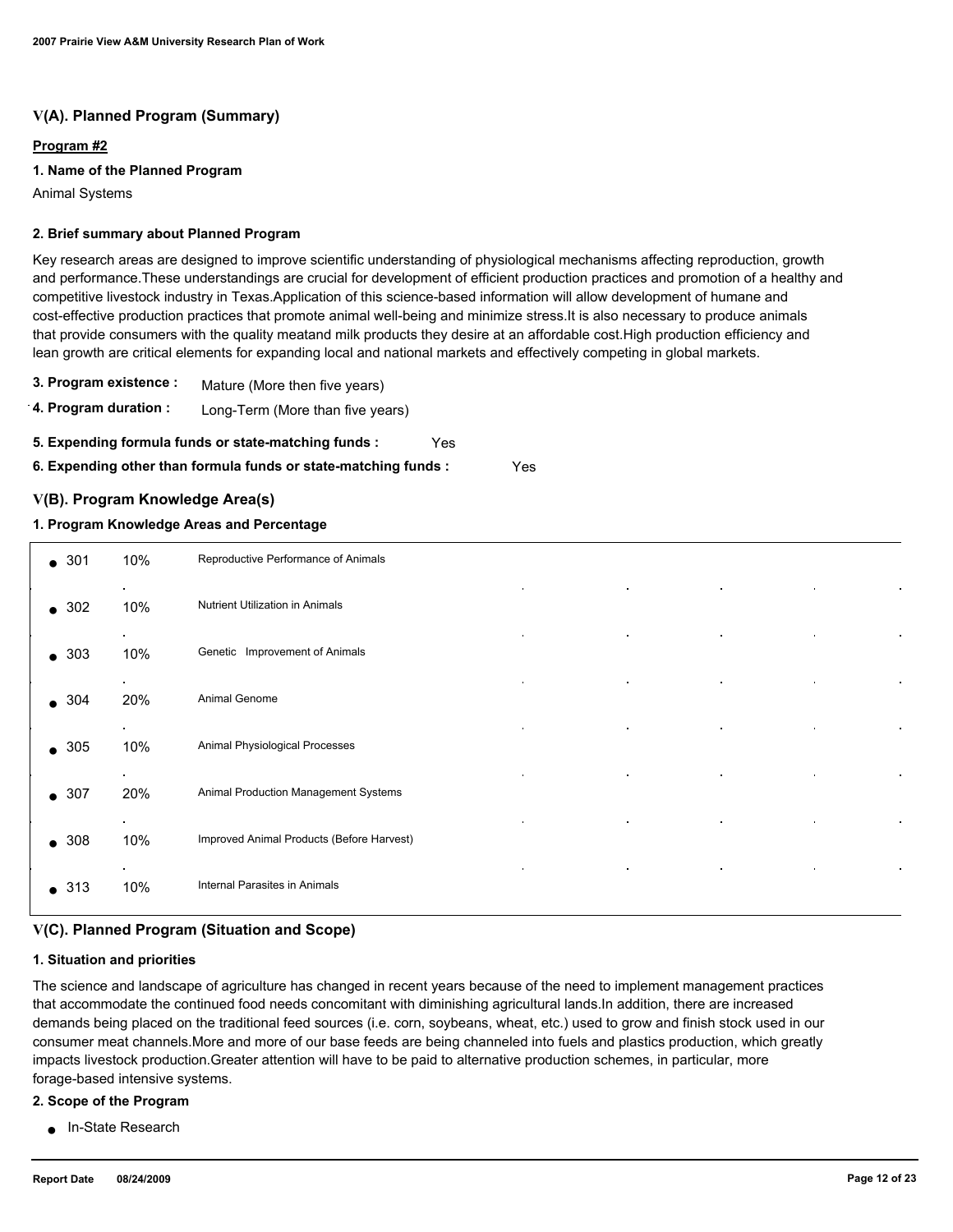# **V(D). Planned Program (Assumptions and Goals)**

#### **1. Assumptions made for the Program**

 Reproductive efficiency limits profitability of animal production systems. Research will address issues that effect lifetime reproductive efficiency in grazing ruminants. Focus areas will include projects that identifying factors that influence uterine health and embryonic and fetal survival. Decreased early embryonic loss will increase farm animal production efficiency and well being.

 Biotechnology allows incorporation of molecular data into genetic evaluations. Assisted reproduction technologies, marker assisted selection and germplasm conservation provide the tools to enhance genetic selection of selected phenotypes. Identification of molecular markers for desirable traits, including disease and stress resistance, will facilitate recommendations for interventions that maintain optimal herd health and profitability in the Texas Gulf Coast Region.

 Enhanced public understanding of the concepts and applications of animal well-being and the physiological basis for animal growth, reproduction, and cost effective production can be achieved through field days, workshops and other educational programs. **2. Ultimate goal(s) of this Program**

 The overall goal of the Animal Science Research Program is to increase the efficiency of producing food from animalswith an emphasis on grazing ruminants (beef cattle and goats).This will be accomplished through research activities that generate scientific and technical information on animal production systems that are applicable locally, nationally and internationally.

# **V(E). Planned Program (Inputs)**

#### **1. Estimated Number of professional FTE/SYs to be budgeted for this Program**

| Year | <b>Extension</b> |      | Research |      |
|------|------------------|------|----------|------|
|      | 1862             | 1890 | 1862     | 1890 |
| 2007 | 0.0              | 0.0  | 0.0      | 20.8 |
| 2008 | 0.0              | 0.0  | 0.0      | 21.6 |
| 2009 | 0.0              | 0.0  | 0.0      | 22.4 |
| 2010 | 0.0              | 0.0  | 0.0      | 24.0 |
| 2011 | 0.0              | 0.0  | 0.0      | 24.2 |

#### **V(F). Planned Program (Activity)**

#### **1. Activity for the Program**

Applied and basic scientific research goals are as follows:

1. Determine the efficiency of farm animal production systems through a combination of best management practices:

 a. Establish usefulness of various forage based production systems and establish farm profit margins for the Texas Gulf Coast region.

 . Increase livestock productivity on small acreage using forage based nutrient systems for livestock production, including improved Bermuda-grasses for hay and pastures, and co-grazing studies.

 2. Develop methods that will improve reproductive efficiency of farm animals and improved conditions for growth and well-being of animals:

 a. Define endocrine and paracine mechanisms which regulate uterine receptivity and support conceptus growth, endometrial attachment and placentation.

 . Identify the proteins carrying the carbohydrate recognition molecules on the endometrium that promote stable cell-cell interactions and facilitate placentation.

c. Investigate factors involved in sperm attachment within the female reproductive tract and their relationship to fertility levels.

 d. Utilize functional genomic approaches to understand the physiological mechanisms that influence reproduction, growth and efficiency of food producing animals.

e. Identify molecular markers for desirable traits, including disease and stress resistance.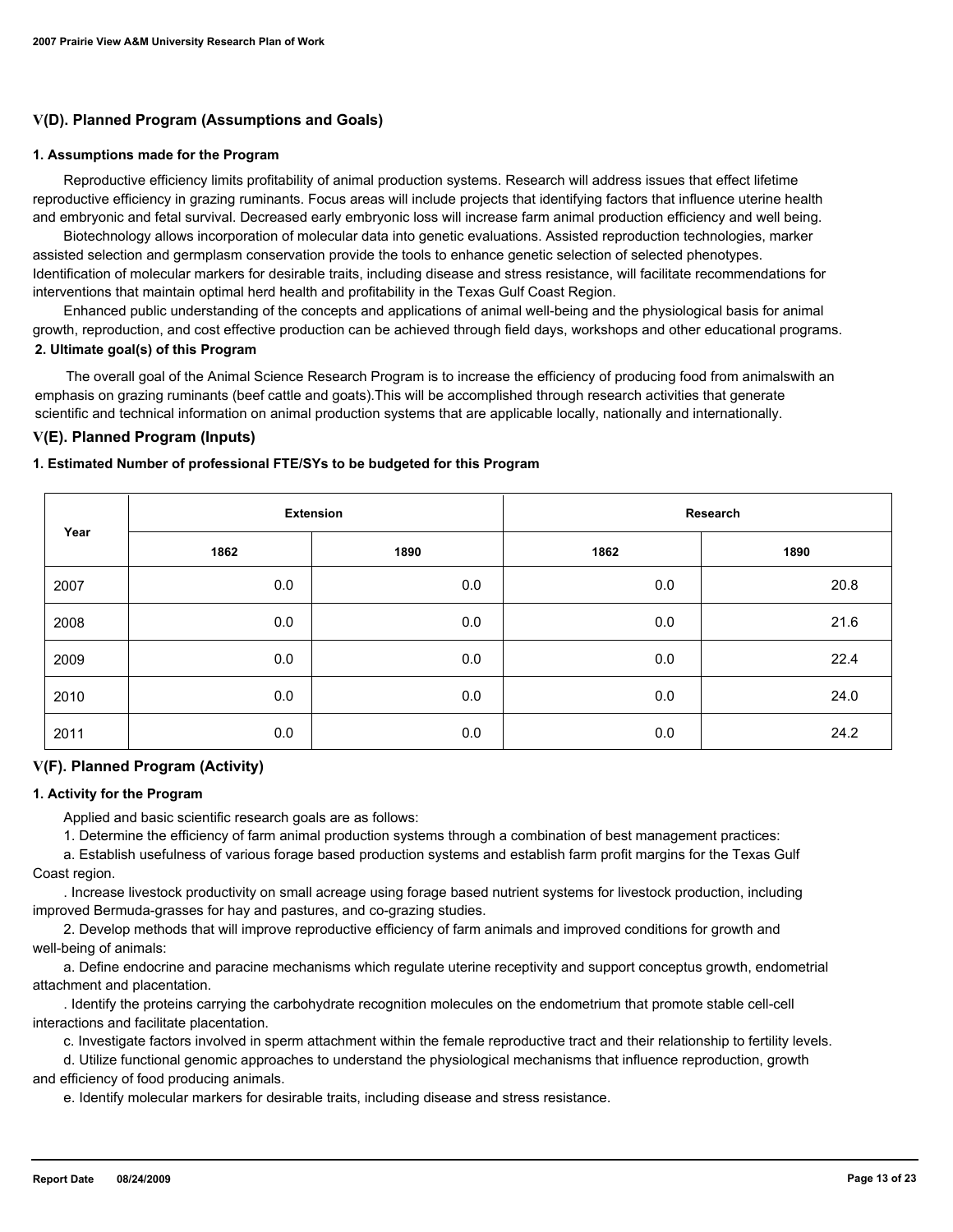#### **2. Type(s) of methods to be used to reach direct and indirect contacts**

| <b>Extension</b>                     |                         |  |  |
|--------------------------------------|-------------------------|--|--|
| <b>Direct Methods</b>                | <b>Indirect Methods</b> |  |  |
| <b>Education Class</b>               | <b>Newsletters</b>      |  |  |
| Workshop                             | Web sites<br>$\bullet$  |  |  |
| <b>Group Discussion</b><br>$\bullet$ |                         |  |  |
| One-on-One Intervention<br>$\bullet$ |                         |  |  |
| <b>Demonstrations</b>                |                         |  |  |

#### **3. Description of targeted audience**

 While the University's service area extend throughout Texas and the world, the University's target service area includes the Texas Gulf Coast Region.This includes the surrounding counties and includes the rapidly growing residential and commercial area known as the Northwest Houston Corridor as noted in the original Texas Plan.Therefore, problems associated with agricultural production systems, including those that exist at urban-agricultural interfaces and impact stakeholders will be addressed.

#### **V(G). Planned Program (Outputs)**

#### **1. Standard output measures**

#### **Target for the number of persons(contacts) to be reached through direct and indirect contact methods**

|      | <b>Direct Contacts Adults</b> | <b>Indirect Contacts Adults</b> | <b>Direct Contacts Youth</b> | <b>Indirect Contacts Youth</b> |
|------|-------------------------------|---------------------------------|------------------------------|--------------------------------|
| Year | <b>Target</b>                 | <b>Target</b>                   | <b>Target</b>                | <b>Target</b>                  |
| 2007 | 500                           | 250                             | 35                           | 300                            |
| 2008 | 550                           | 275                             | 40                           | 330                            |
| 2009 | 600                           | 300                             | 40                           | 360                            |
| 2010 | 650                           | 325                             | 40                           | 390                            |
| 2011 | 700                           | 350                             | 40                           | 420                            |

#### **2. (Standard Research Target) Number of Patent Applications Submitted**

#### **Expected Patent Applications**

| 2008:0<br>2007:0 | 2009:0 | 2010: | 2011:1 |
|------------------|--------|-------|--------|
|------------------|--------|-------|--------|

#### **3. Expected Peer Review Publications**

| Year                    | <b>Research Target</b> | <b>Extension Target</b> | Total             |
|-------------------------|------------------------|-------------------------|-------------------|
| <b>NO DATA ENTERED!</b> | {NO DATA ENTERED}      | {NO DATA ENTERED}       | {NO DATA ENTERED} |

# **V(H). State Defined Outputs**

# **1. Output Target**

Increase in peer reviewed publications. Increase in competitive grants received by Faculty and Staff in the Animal Systems ● Group. Increase in graduate student enrollment and matriculation in the Animal Science Program. We anticipate a 5% increase over the previous 5 year base line in each of these categories.

| 2007:5 | 10: 2008 | 2009:15 | 2010:20 | 2011:25 |
|--------|----------|---------|---------|---------|
|        |          |         |         |         |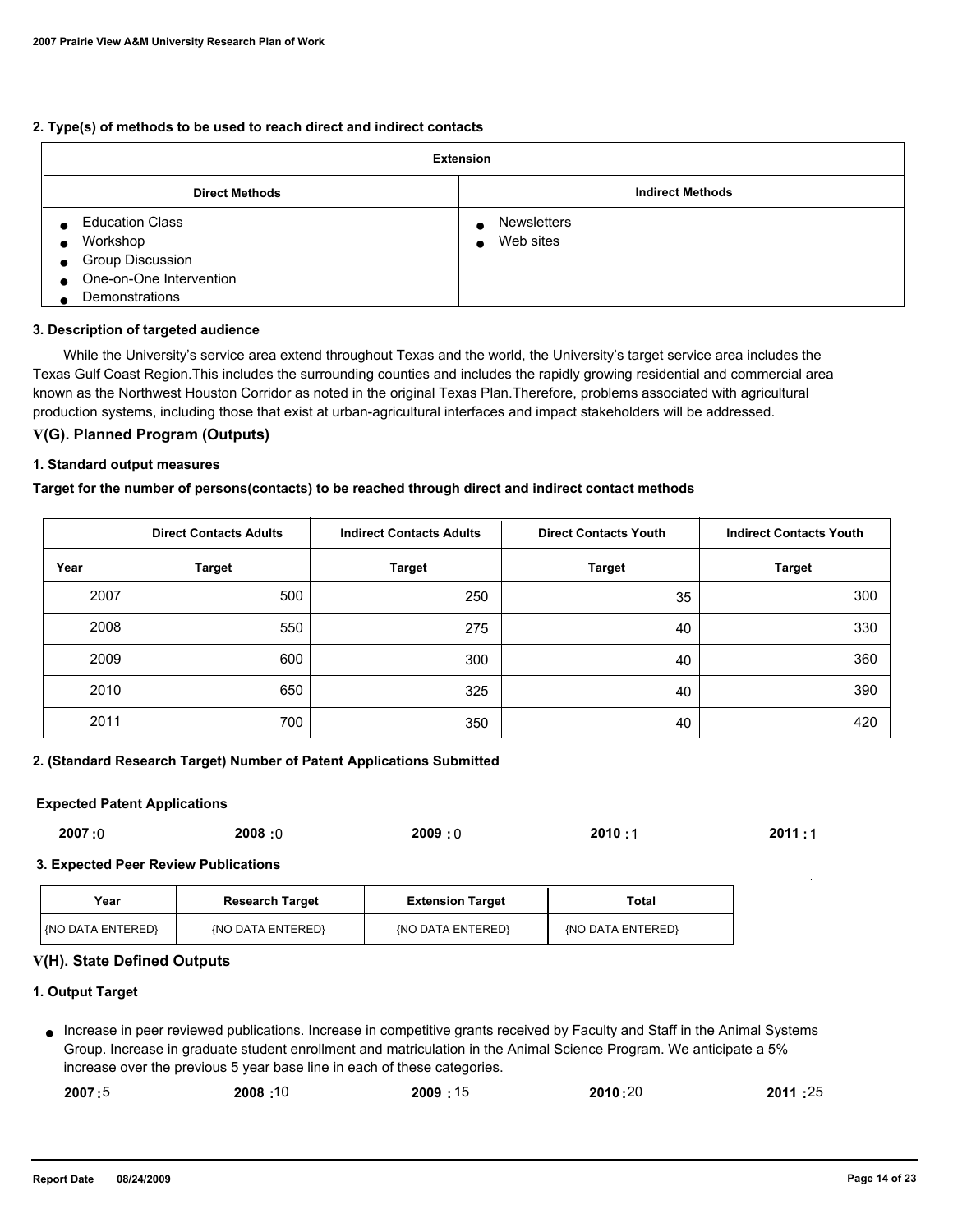# **V(I). State Defined Outcome**

| O. No | <b>Outcome Name</b>                                                                                         |  |  |  |
|-------|-------------------------------------------------------------------------------------------------------------|--|--|--|
|       | Improved reproduction efficiency and improved conditions for optimal growth and well-being of farm animals. |  |  |  |
|       | Availability of resources (demonstration/test plots, hay and pastures, co-grazing site, etc.) for use by    |  |  |  |
|       | research scientists, graduate students and Extension personnel for research and teaching purposes.          |  |  |  |
|       | Availability of and demonstrations using latest technology for research, demonstrations and teaching        |  |  |  |
|       | purposes for herd/farm record systems, animal identification, etc. applicable to small landowners and other |  |  |  |
|       | producers. A greater public understanding of the principles of animal behavior, animal responses to their   |  |  |  |
|       | environment, and the biology of reproduction and growth. Increased farm income and profitability by         |  |  |  |
|       | understanding production economics, profit margins and clarifying marketing channels and timing             |  |  |  |
|       | .profitability. A more competitive livestock industry in Texas.                                             |  |  |  |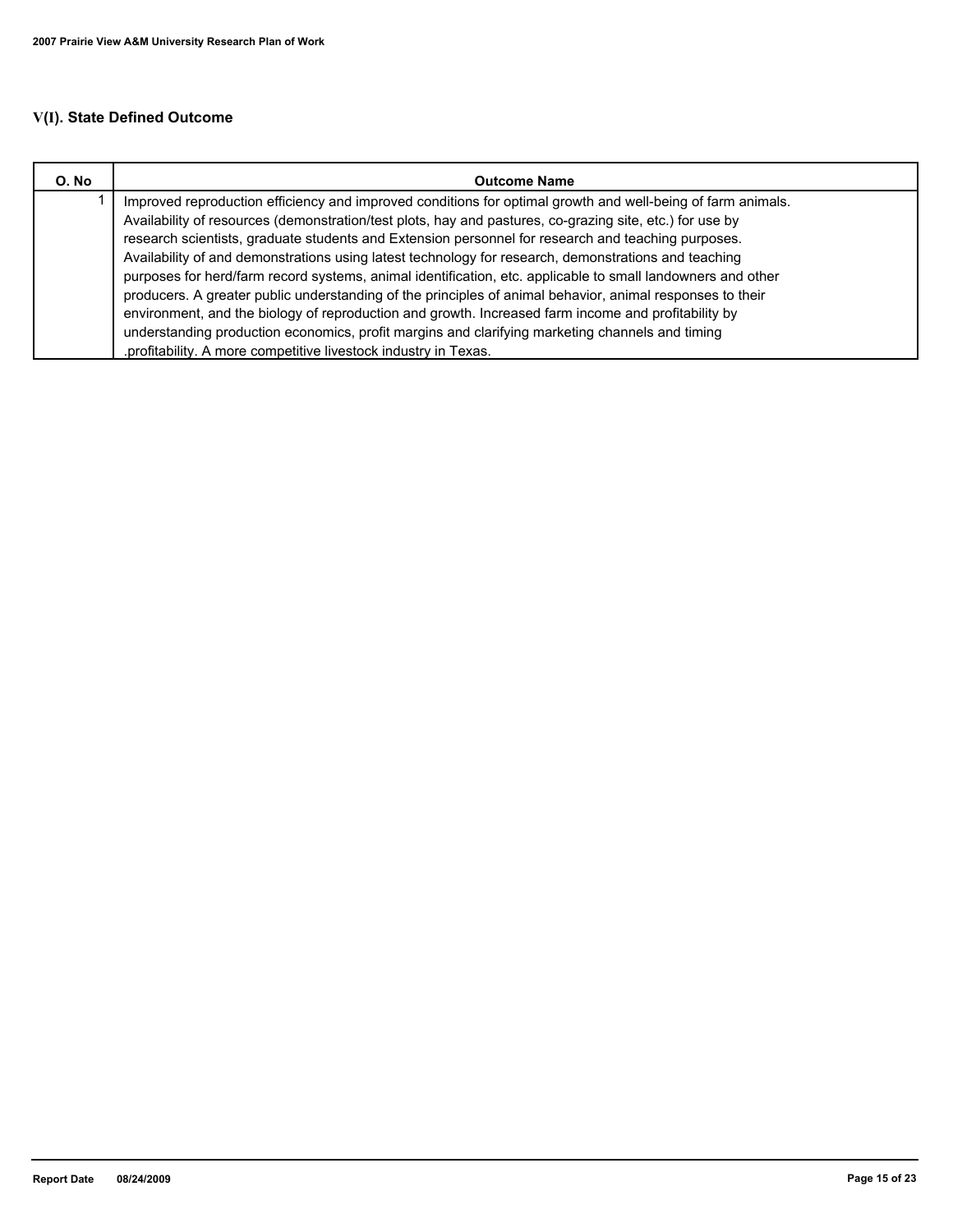#### **Outcome #1**

#### **1. Outcome Target**

Improved reproduction efficiency and improved conditions for optimal growth and well-being of farm animals. Availability of resources (demonstration/test plots, hay and pastures, co-grazing site, etc.) for use by research scientists, graduate students and Extension personnel for research and teaching purposes. Availability of and demonstrations using latest technology for research, demonstrations and teaching purposes for herd/farm record systems, animal identification, etc. applicable to small landowners and other producers. A greater public understanding of the principles of animal behavior, animal responses to their environment, and the biology of reproduction and growth. Increased farm income and profitability by understanding production economics, profit margins and clarifying marketing channels and timing .profitability. A more competitive livestock industry in Texas.

Change in Action Outcome Measure **2. Outcome Type :**

| 2007:0 | 2008:0 | 2009:0 | 2010:0 | 2011:0 |
|--------|--------|--------|--------|--------|
|        |        |        |        |        |

#### **3. Associated Institute Type(s)**

•1890 Research

# **4. Associated Knowledge Area(s)**

● {NO DATA ENTERED}

# **V(J). Planned Program (External Factors)**

#### **1. External Factors which may affect Outcomes**

- Natural Disasters (drought,weather extremes,etc.)
- Economy
- Appropriations changes
- Public Policy changes
- Competing Public priorities
- Populations changes (immigration,new cultural groupings,etc.)

#### **Description**

 Meaningful program content is dependent on an awareness of industry and producer needs and trends over the short and long term.These needs are determined by maintaining contact with industry, producer, consumer, state and federal organizations which having cutting edge statistics and other knowledge on agriculture trends and demands. Program inputs/design, implementation and output assessment will be monitored to allow for future directions.This requires a close working relationship between extension, research and academics within and external to our own university structure as well as with local, state and federal agencies. Measurable outcomes of program inputs will be evaluated to determine effectiveness in accomplishing program goals and objectives.Groups involved in program development, implementation and assessment include:

 The Cooperative Extension Program at PVAMU The Department of Agriculture, Nutrition and Human Ecology at PVAMU 1862 and 1890 Land Grant Institutions Texas Agricultural Experiment Station Texas A&M University Texas A&M University System institutions Texas Medical Center in Houston Agribusiness Linkages Livestock producers, the public, the scientific community, extension personnel, facultyand students.

# **V(K). Planned Program (Evaluation Studies and Data Collection)**

#### **1. Evaluation Studies Planned**

- Retrospective (post program)
- During (during program)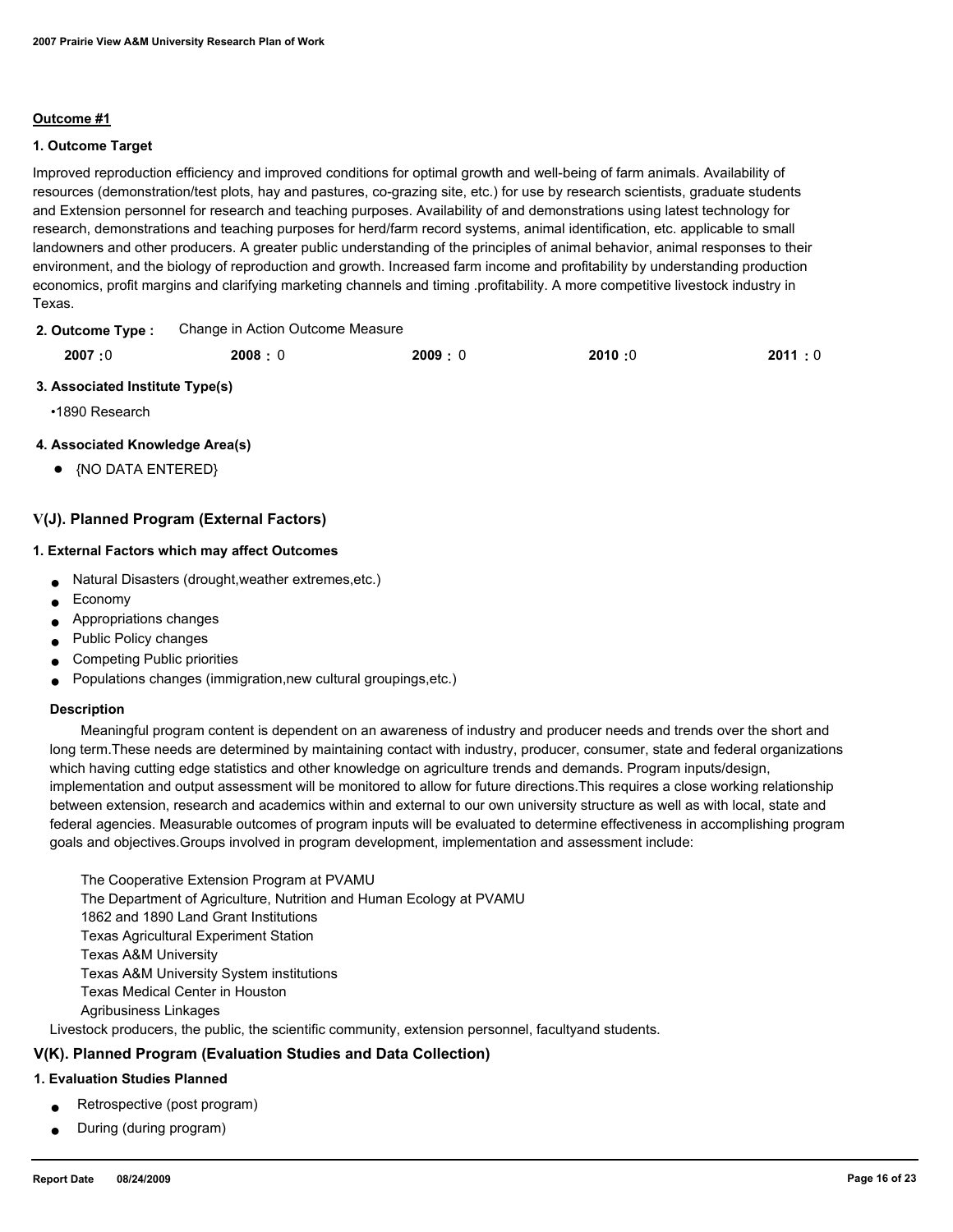# **Description**

Formative evaluations will be conducted yearly as part of our yearly plan of work update/evaluation.A summative evaluation will be conducted at the end of the 5 year plan of work.Progress at achieving our goals will beevaluated annually taking into consideration specific goals, measurable objectives, and quantifiable outcomes stated in the yearly plan of work.

# **2. Data Collection Methods**

- Sampling
- On-Site
- Structured
- Unstructured
- Observation
- Portfolio Reviews
- Tests
- Journals
- Other (stakeholder input surveys)

# **Description**

Publications, presentations, abstracts, annual reports, newsletters, workshops and field days, conferences, seminars, student graduation rates, external funding.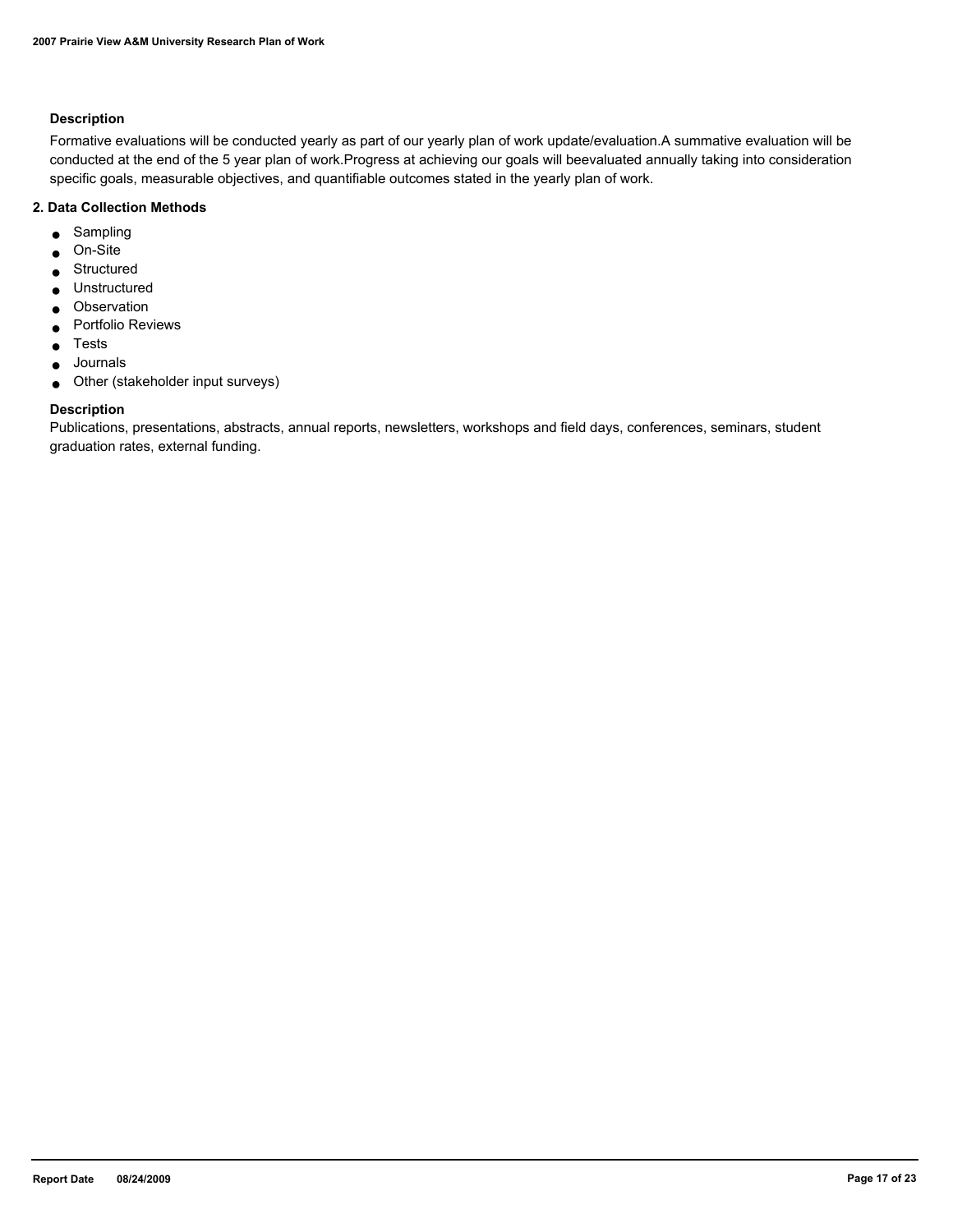# **V(A). Planned Program (Summary)**

# **Program #3**

### **1. Name of the Planned Program**

Plant and Environmental Systems

### **2. Brief summary about Planned Program**

 The Plant and Environmental Systems Research Program has numerous projects that have been designed based on more than 20 years of research experience in the specific fields of study.Project work has been pursued on an individual as well as a collaborative basis during this time period; however the group will enter a new phase by developing one major project in which all team members contribute some portion of the work based upon their expertise, while maintaining the previous track record of focused research.

 The major project to be pursued by the group will focus on a very important and vital portion of the regional environment, the Texas Gulf Coast Prairie Wetland Ecosystems.The project activities will be focused on the following three main components, with the associated subtopics: 1) Soil and Water Monitoring – a) Soil Descriptions; b) Redoximorphic Features; c) Seasonally Wet Soils; d) Wetland Soils; e) Wetland Hydrology; f) Wetland Delineation; g) Water Table Monitoring; h) Water Storage Monitoring; and i) Rainfall Variability – Microsite Level; 2) Biogeochemical Processes – a)Petroleum Remediation; b) Toxic Chemical Remediation; c) Microbial Control; d) Fe and Mn Dynamics; e) Plant-Soil-Microbial Interactions; and f) Biodegradable Polymer Systems; and 3) Alternative Cropping Systems and Biomass Production – a) Bioenergy Crops; b) Environmental Biotechnology; c) Cellulose and Fatty Acid Enhancement; d) Biomass Genomics; e) Wetland Plants; f) Environmental Biochemistry of Prairie Grasses; and g) Plant Growth-Soil Microbial Interactions.

- **3. Program existence :** Mature (More then five years)
- **4. Program duration :** Long-Term (More than five years)

**5. Expending formula funds or state-matching funds :** Yes

**6. Expending other than formula funds or state-matching funds :** Yes

**V(B). Program Knowledge Area(s)**

**1. Program Knowledge Areas and Percentage**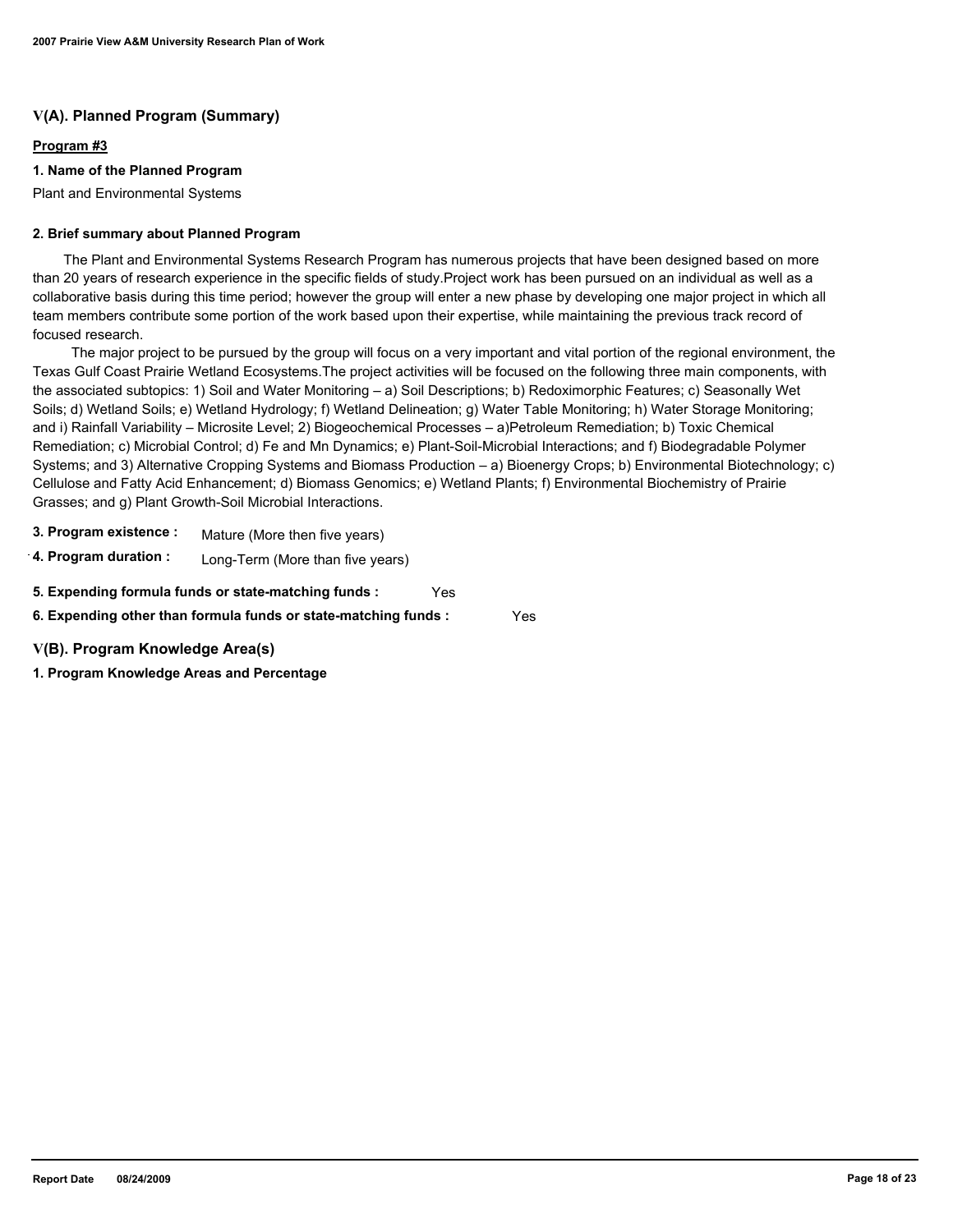| $\bullet$ 102    | 10% | Soil, Plant, Water, Nutrient Relationships                           |
|------------------|-----|----------------------------------------------------------------------|
| 103<br>$\bullet$ | 10% | Management of Saline and Sodic Soils and Salinity                    |
| $\bullet$ 104    | 10% | $\bullet$ .<br>Protect Soil from Harmful Effects of Natural Elements |
| 112<br>$\bullet$ | 10% | $\bullet$<br>Watershed Protection and Management                     |
| $\bullet$ 131    | 10% | Alternative Uses of Land                                             |
| 132<br>$\bullet$ | 10% | Weather and Climate                                                  |
| 133<br>$\bullet$ | 10% | Pollution Prevention and Mitigation                                  |
| $\bullet$ 201    | 10% | Plant Genome, Genetics, and Genetic Mechanisms                       |
| $\bullet$ 202    | 10% | Plant Genetic Resources and Biodiversity                             |
| 206              | 10% | <b>Basic Plant Biology</b>                                           |

# **V(C). Planned Program (Situation and Scope)**

#### **1. Situation and priorities**

 Agricultural, environmental and energy resources within the state of Texas and the U.S.A. must be protected in order to maintain our quality of life as well as to provide stable economic growth.Identification of growth areas for continued collaborative research will strengthen our partnerships on all levels, including: university (departmental), regional (other universities and state agencies) and national (federal agencies).

#### **2. Scope of the Program**

- In-State Research
- Integrated Research and Extension
- Multistate Integrated Research and Extension
- Multistate Research

# **V(D). Planned Program (Assumptions and Goals)**

#### **1. Assumptions made for the Program**

1.Plant systems research is valued highly by our stakeholders.

2. Environmental systems components are beneficial to communities.

 3. Applied and supporting basic research serve tobolster our fundamental knowledge within the food and agricultural sciences.

#### **2. Ultimate goal(s) of this Program**

 1. To develop and maintain a premier research program focused on applied and basic research in plant and environmental systems studies.

2. To promote a central core research concept with associated integrated research, teaching, and extension components.

 3. To serve our local and regional communities by providing plant and environmental systems knowledge which guides the growth of the urban fringe.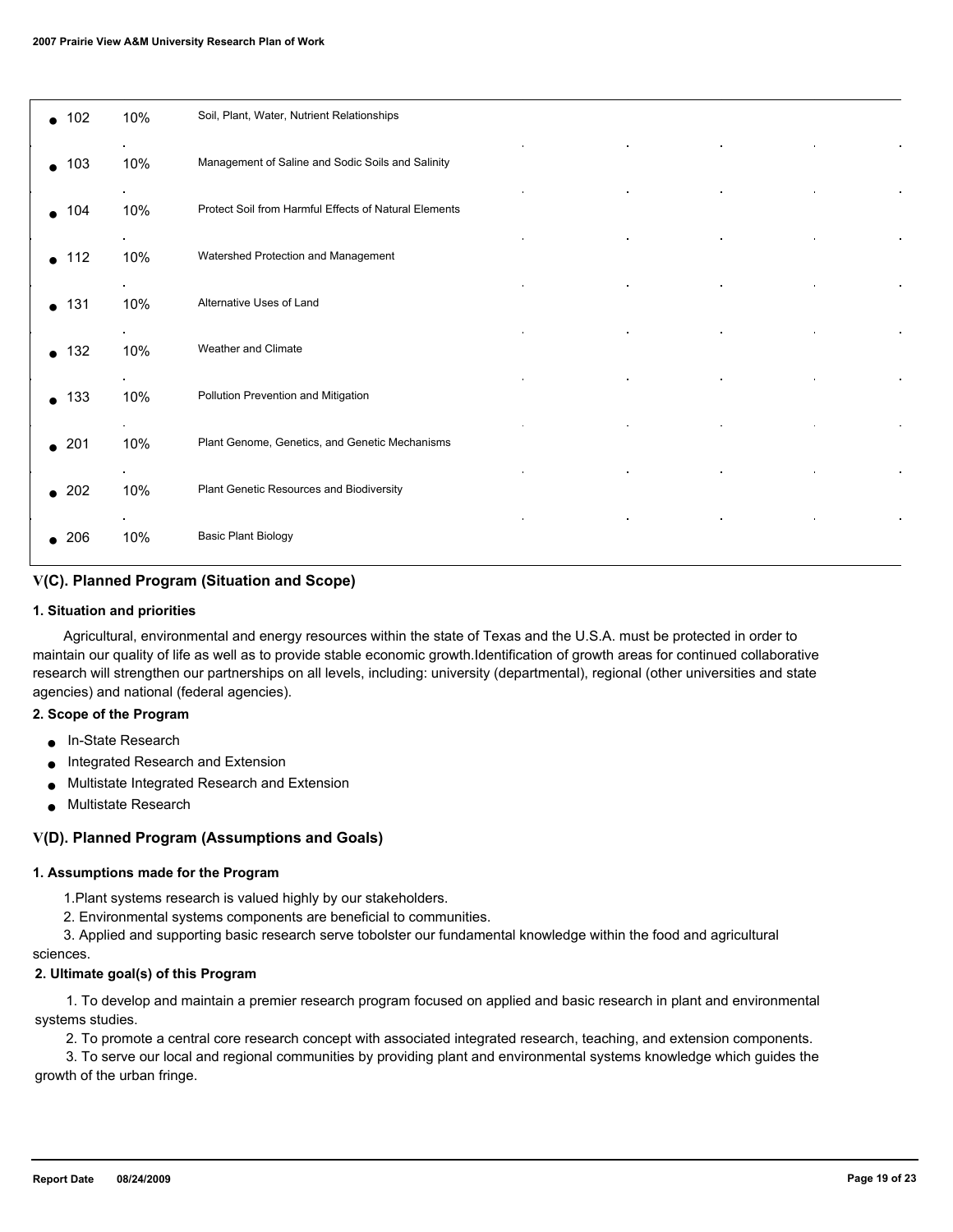# **V(E). Planned Program (Inputs)**

# **1. Estimated Number of professional FTE/SYs to be budgeted for this Program**

| Year | <b>Extension</b> |      | Research |      |
|------|------------------|------|----------|------|
|      | 1862             | 1890 | 1862     | 1890 |
| 2007 | 0.0              | 0.0  | 0.0      | 15.6 |
| 2008 | 0.0              | 0.0  | 0.0      | 16.2 |
| 2009 | 0.0              | 0.0  | 0.0      | 16.8 |
| 2010 | 0.0              | 0.0  | 0.0      | 18.0 |
| 2011 | 0.0              | 0.0  | 0.0      | 18.1 |

# **V(F). Planned Program (Activity)**

# **1. Activity for the Program**

- 1. Newsletters.
- 2. Publications (journals, articles).
- 3. Abstracts.
- 4. Presentations (scientific conferences, workshops, seminars).
- 5. digital media (video, MP3 JPEG, GIFF) of project work.
- 6.Audio (recordings, radio, TV excerpts).

# **2. Type(s) of methods to be used to reach direct and indirect contacts**

| <b>Extension</b>                                                                                           |                                                                                            |  |  |
|------------------------------------------------------------------------------------------------------------|--------------------------------------------------------------------------------------------|--|--|
| <b>Indirect Methods</b><br><b>Direct Methods</b>                                                           |                                                                                            |  |  |
| <b>Education Class</b><br>Workshop<br><b>Group Discussion</b><br>One-on-One Intervention<br>Demonstrations | <b>Public Service Announcement</b><br><b>Newsletters</b><br>TV Media Programs<br>Web sites |  |  |

# **3. Description of targeted audience**

One-on-one interaction in field and lab project areas will highlight the research efforts.Extension is the end product of the integrated work within the research, teaching, and extension model.

# **V(G). Planned Program (Outputs)**

# **1. Standard output measures**

**Target for the number of persons(contacts) to be reached through direct and indirect contact methods**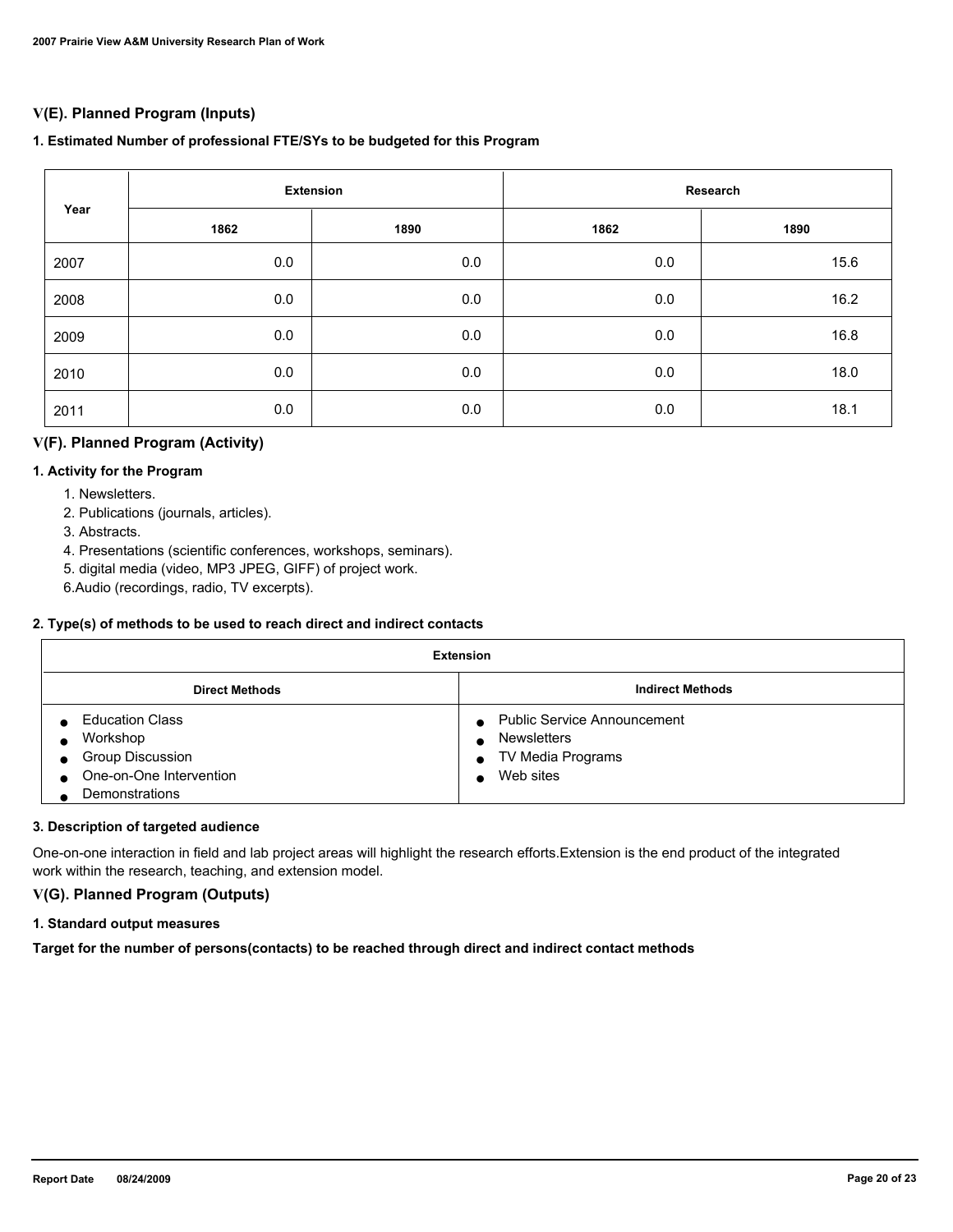|      | <b>Direct Contacts Adults</b> | <b>Indirect Contacts Adults</b> | <b>Direct Contacts Youth</b> | <b>Indirect Contacts Youth</b> |
|------|-------------------------------|---------------------------------|------------------------------|--------------------------------|
| Year | <b>Target</b>                 | <b>Target</b>                   | <b>Target</b>                | <b>Target</b>                  |
| 2007 | 15                            | 200                             | 40                           | 200                            |
| 2008 | 20                            | 150                             | 40                           | 250                            |
| 2009 | 15                            | 150                             | 50                           | 250                            |
| 2010 | 15                            | 200                             | 50                           | 300                            |
| 2011 | 15                            | 250                             | 50                           | 350                            |

# **2. (Standard Research Target) Number of Patent Applications Submitted**

#### **Expected Patent Applications**

| 2007:1<br>2008 : 1<br>2011:1<br>2009:1<br>2010:1<br>- 1 |
|---------------------------------------------------------|
|---------------------------------------------------------|

#### **3. Expected Peer Review Publications**

| Year                    | <b>Research Target</b> | <b>Extension Target</b> | Total             |
|-------------------------|------------------------|-------------------------|-------------------|
| <b>NO DATA ENTERED!</b> | (NO DATA ENTERED)      | {NO DATA ENTERED}       | (NO DATA ENTERED) |

# **V(H). State Defined Outputs**

# **1. Output Target**

Increase peer-review publications, presentations, abstracts, and competitive grants. Increase graduate student enrollment and ● matriculation in the program. We anticipate a 5% increase over the previous 5 year base line in each of these categories.

| 2007:5<br>2009:15<br>2010:20<br>10: 2008 | 2011:25 |
|------------------------------------------|---------|
|------------------------------------------|---------|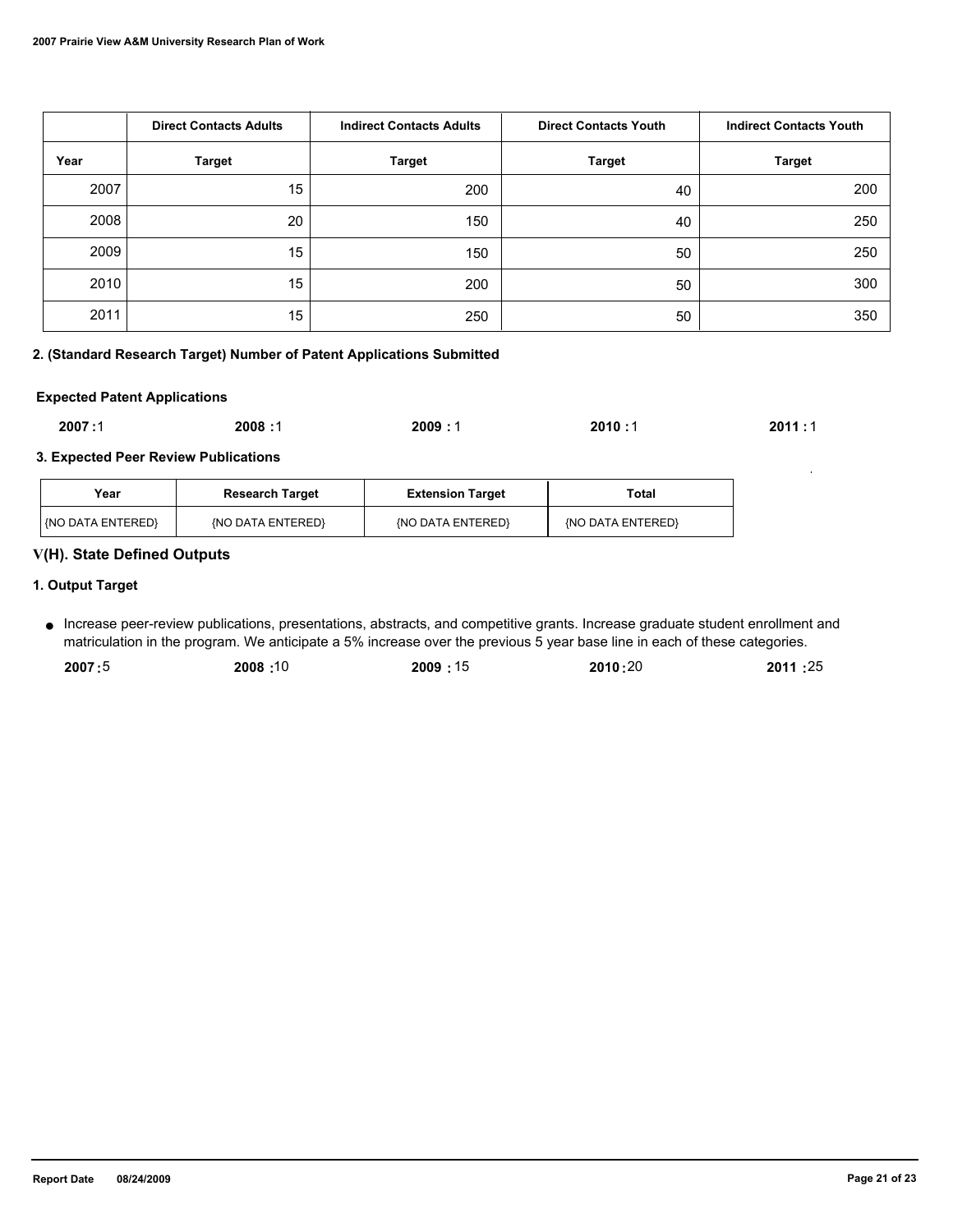# **V(I). State Defined Outcome**

| O. No | <b>Outcome Name</b>                                                                                          |
|-------|--------------------------------------------------------------------------------------------------------------|
|       | -Research results highly valued by stakeholders -Increased recognition of the program -Increased interest in |
|       | the program by students wishing to matriculate in the program - Enhanced attraction of external funding      |